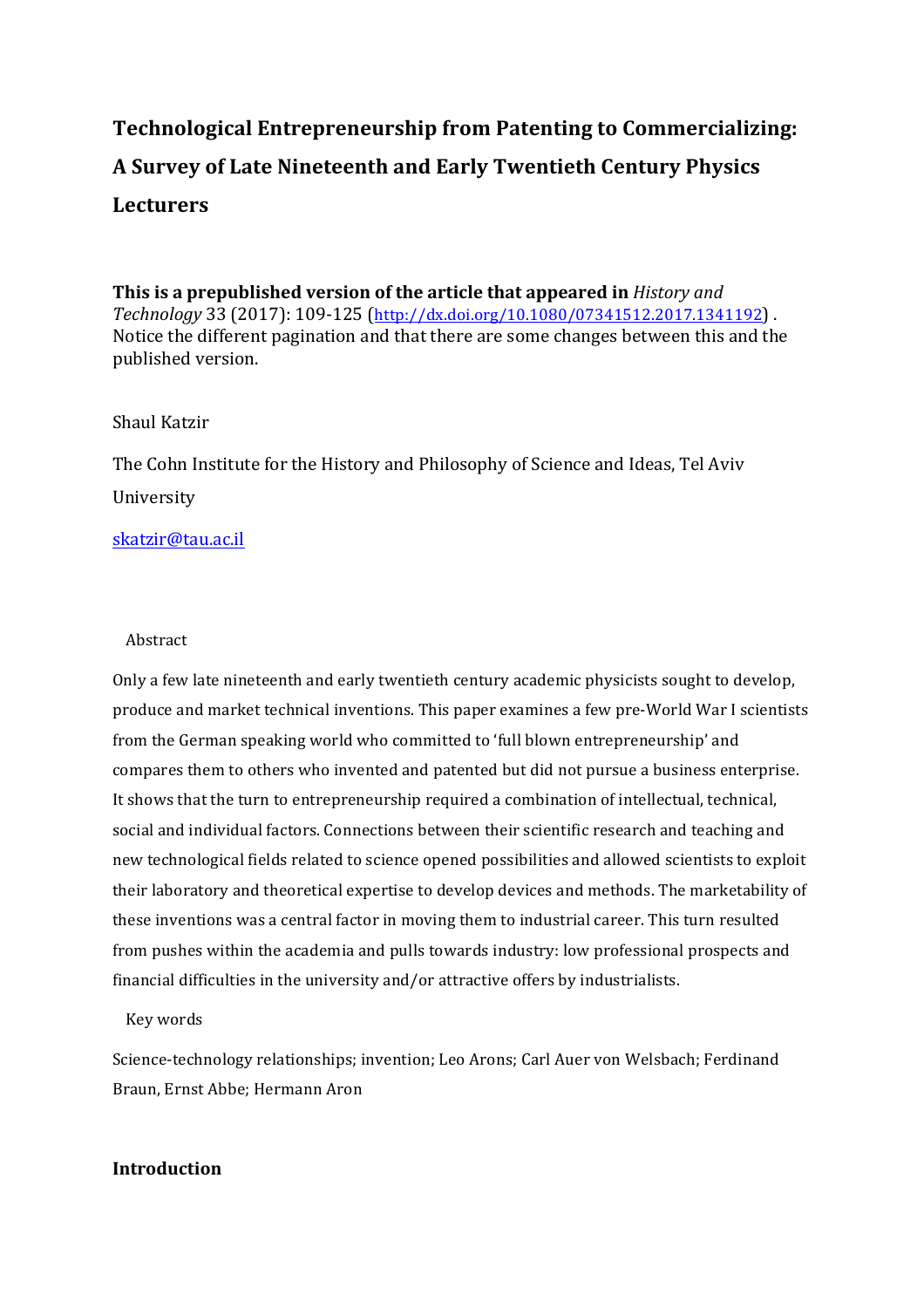Ernst Abbe was a partner at the famous optical manufacture 'Carl Zeiss' of Jena and an extraordinary professor of physics. Hermann Aron taught physics in Berlin University when he established an electricity-meter firm that would employ more than 1,000 workers. Ferdinand Braun, a physics professor in Stuttgart, was a founding partner in a few large radio companies that eventually merged into Telefunken, which dominated the field in Germany for many decades. Abbe, Aron and Braun were exceptions among natural scientists teaching at institutes of higher education in the late nineteenth and the early twentieth century. Only few academic physicists and inorganic chemists embarked on an enterprise of developing, producing and marketing technical inventions and improvements. Becoming such a 'full blown' entrepreneur, to employ the terms suggested in the introduction to this collection, was a hazardous endeavour, which required investing and risking time, money and often also prestige.<sup>1</sup>

Moreover, apparently many contemporaries regarded direct involvement in business as unsuitable for an academic scientist. Indeed, in a few cases the engagement with commercial work eventually led the scientists not only into industry but also outside the academic institutes. No similar obstacles hindered scientists from filing patents. This kind of practice did not require substantial investments; it carried much lower risk, mainly of losing time and limited amounts of money, and seemed to be ethically acceptable.

Inventing and patenting, thus, was quite a common practice for academics. Despite important differences between patenting and full-blown entrepreneurship, the two practices were connected. Both patenting and full-blown entrepreneurs engaged with invention, and employed patents to secure their rights on their innovations. Patents were crucial for most of the full-blown entrepreneurs, as they were their most valuable asset in establishing or joining a company. Most of them began their engagement with technology through patenting, before they engaged in industrial, production and commercial aspects of the technology.<sup>2</sup> In a few cases they began with consulting, which led them to inventions and patenting.

This article examines how and why academic scientists embarked on commercial - full blown entrepreneurships. To this end it begins with a more general discussion of the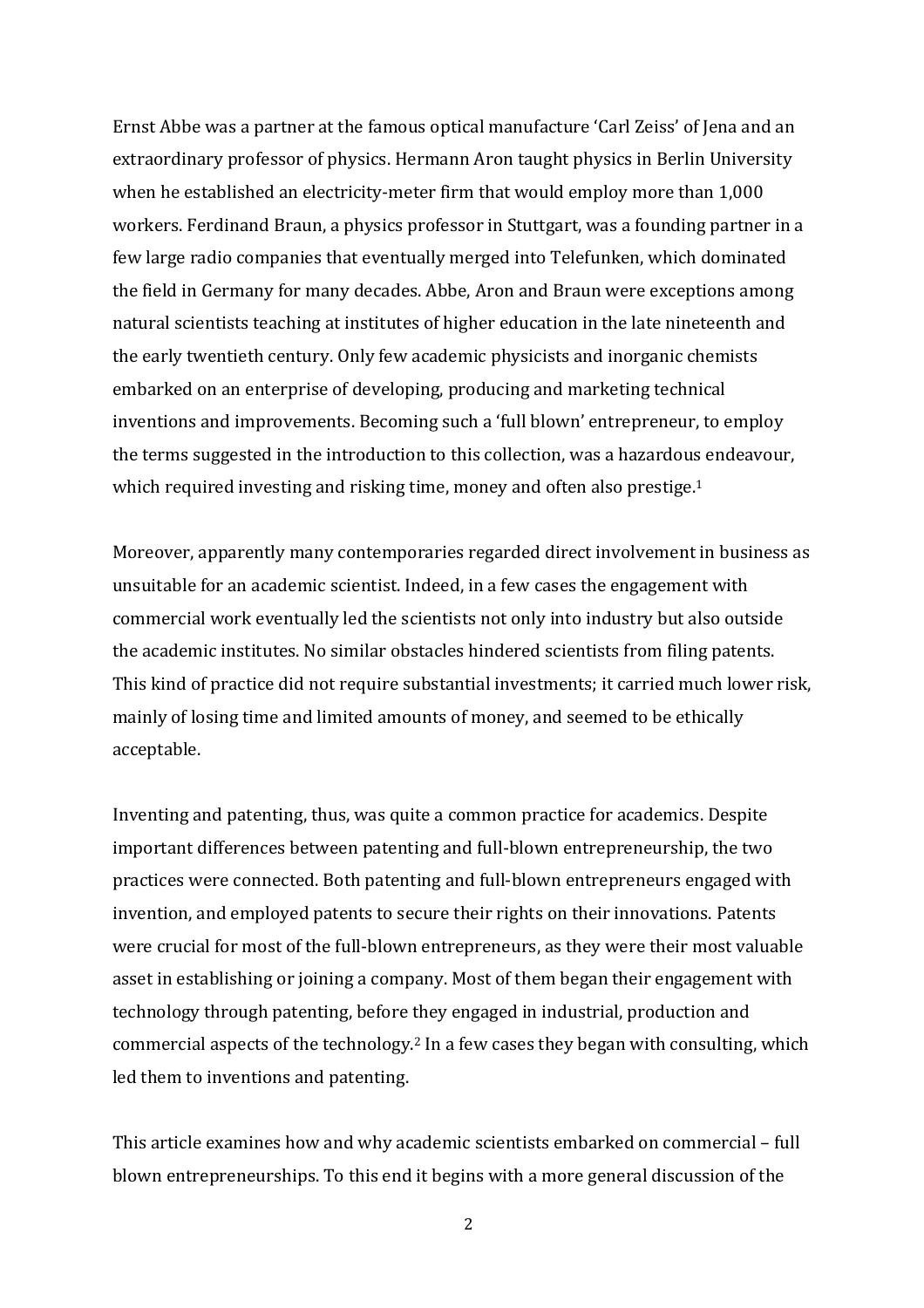attitude towards invention and patenting and two examples of scientists who invested time in invention and securing profit but did not embark on a commercial or industrial enterprise. These examples will help to understand the obstacles that discouraged or halted their further move towards commercial activity as well as the reasons that led others to full-blown entrepreneurship. The factors that facilitated or hindered their move shed fresh light on the relationships between the physical sciences and technology in the period. In particular, they point at the relevance of academic teaching and research in the sciences for developing technologies before the rise of the 'entrepreneurial university'.<sup>3</sup> The rare cases of full-blown entrepreneurship indicate connections between the scientific and technological enterprises of the period, but also, as will be shown below, differences in their aims and attitudes that kept them distinct. The fact that patenting was common while full blown entrepreneurship was not shows that scientists, in varying ways, adopted only some practices common in industry, This suggests that any simplistic view of science and technology at the time as either merged or being two unrelated enterprises could not account for the historical phenomena. Science and technology were separate social – epistemological realms, albeit with important areas of contact, exchange and overlaps.

I analyse here those who began their career as researchers in physics and inorganic chemistry (and not those who arrived in higher education from industry) and later turned to develop commercial products. The examples of full-blown entrepreneurs are drawn from pre-World War I Germany, and include all the clear cases that I have been able to identify in the secondary literature.<sup>4</sup> Two representative examples of patenting scientists are taken from my studies of interwar United States. The choice of examples from two places is made only for convenience on the assumption of a similarity between them. Following the new unified law of 1877, patents became central for industry and business in Germany, as they had already been earlier in the Anglo-Saxon world,<sup>5</sup> and continued to be also after World War I. I do not imply that patenting was an American phenomenon while entrepreneurialism was a German one. American academic researchers developed commercial enterprises and some of their German colleagues patented without becoming entrepreneurs.<sup>6</sup>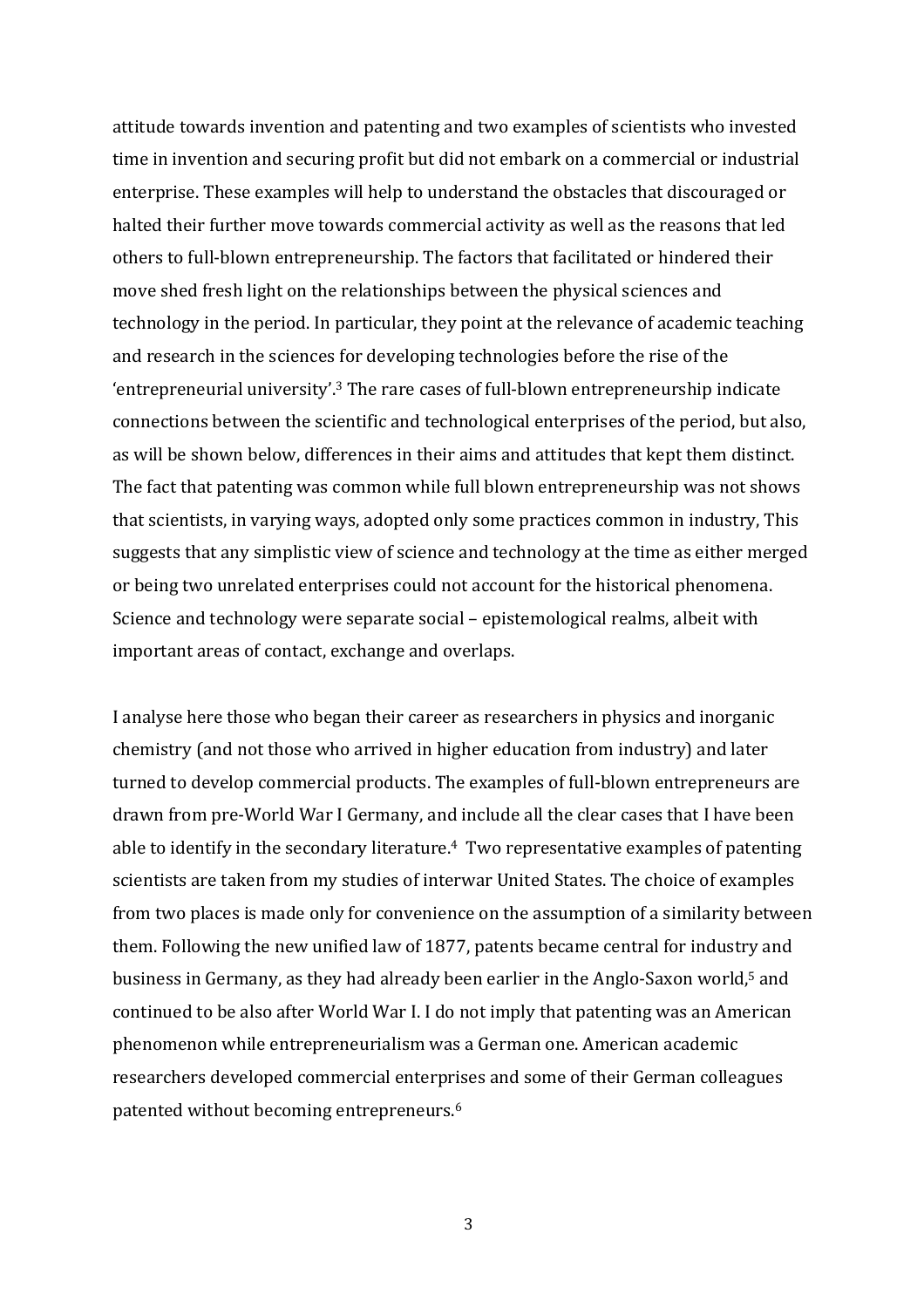Moreover, despite differences between the two periods and places, the physical sciences in both shared the same 'disciplinary regime', to use Shinn's terms. In both cases, research topics followed mostly the inner criteria, questions and developments of established disciplines.<sup>7</sup> Technology influenced the research in the disciplines from the outside. In particular, it provided topics for research by pointing at unexplained phenomena and areas of interest for further development. Still the main point of reference for the scientists were their peers in the same discipline. Engaging in invention and development of technologies, scientists-entrepreneurs overstepped their discipline's borders, moving to a 'transitory regime,' i.e. 'the circulation of scientists from a disciplinary framework into an entrepreneurial environment, and the subsequent migration back to the disciplinary referent.' Within this regime, '[t]he practitioner identifies himself with the discipline and strategically seeks to be linked to it.'<sup>8</sup> Although the numbers are small, the examples below suggest that often the requirements of full-blown entrepreneurship did not allow scientists to follow such a strategy and that the industrial activities diverted them from science. Still the scientistsentrepreneur made considerable efforts to keep academic affiliation and fashioned themselves first as scientists, rather than as a successful inventor and a businessman. These ties to disciplinary science indicate that historians need to explain the reason for overstepping its boundaries.

# **Inventing and patenting by academic scientists**

The second wave of the industrial revolution of the second half of the nineteenth century made academic pursuits closer to the interests of industry in fields like chemistry and electricity and led to an expansion of engineering schools.<sup>9</sup> The research of university scientists in these disciplines often related to topics of technological development, and a number of them employed their knowledge in inventing devices and methods for laboratory and commercial use. The findings on Britain by Anna Guagnini in this collection and by Stathis Arapostathis and Graeme Gooday suggest that many of them filed patents for their inventions. This was especially common in fields of engineering and organic chemistry, wherein the disciplinary teaching and research were closest to the industrial technologies. Patenting was quite common also in electricity, and continued to be so with the development of wireless and electronics. In addition, scientists often filed patents for scientific instruments that they developed for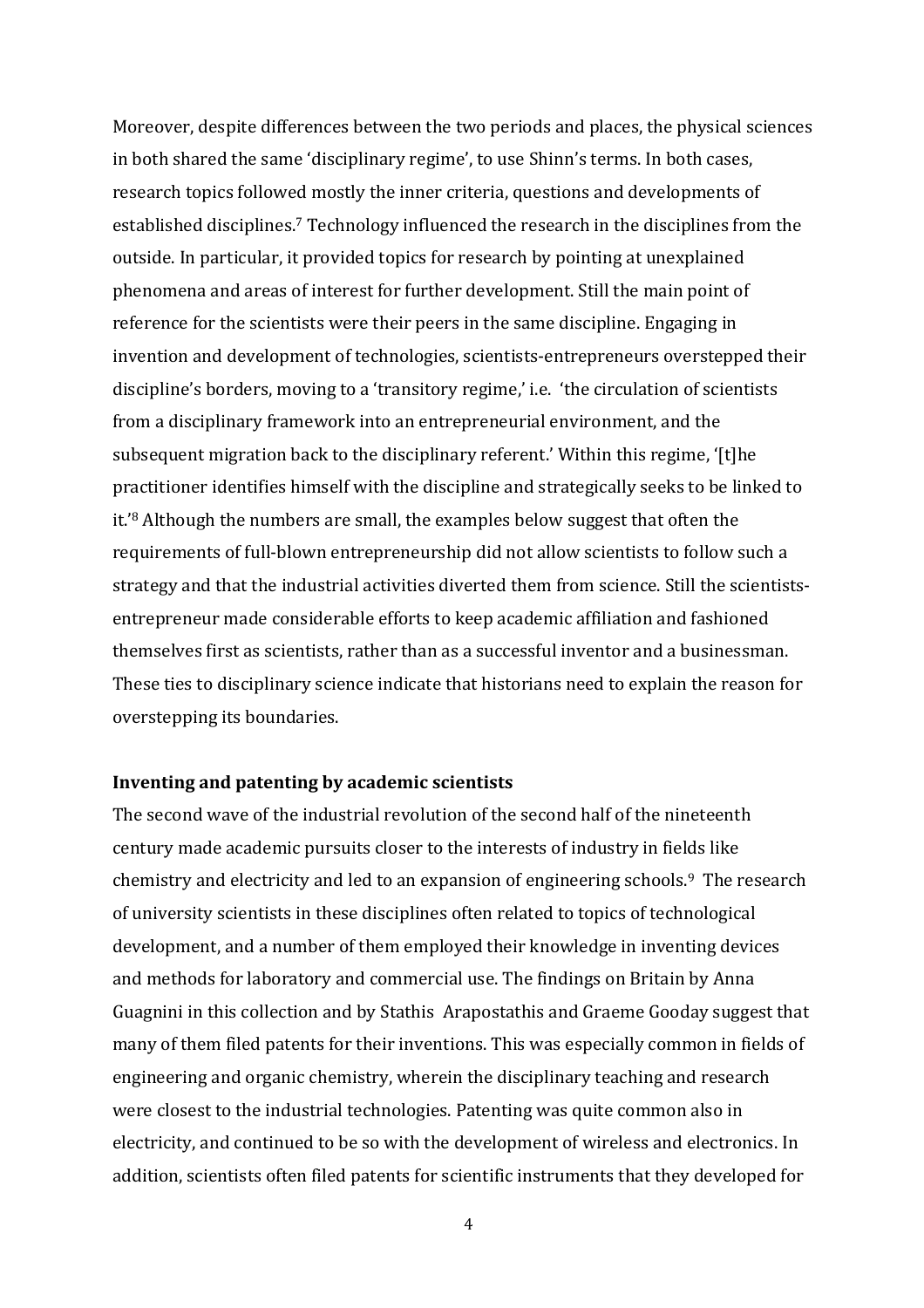diverse experimental field of study. While a few of these patents led to considerable profit, like William Thomson's quadrant electrometer, the great majority did not. If the instruments did not reach use beyond the laboratory (and they rarely did), even relatively successful devices did not yield high revenue.<sup>10</sup> This suggests that financial profit was not the main reason for patenting: scientists filed patents on their devices also for protecting them against contesting patents and for establishing their priority, and thus prestige among their peers.

Though it was quite common and legitimate to file patents for scientific instruments, patenting some other kinds of results of scientific research was against the ethical norms that prevailed among academics. John L. Heilbron and Robert Seidel claim that in the early 1930s the physicist Ernest Lawrence, one of the first to pursue 'big science', 'shared the inhibitions of the academic scientists against securing a personal financial interest in his discoveries or inventions.<sup>'11</sup> The common view in the British and American scientific and technical press opposed research pursued in the hope of gaining financial benefits. Yet, Heilbron and Seidel's claim is a rather sweeping one: in fact, the norms did not bar all kinds of financial gains. Apparently physicists (and probably also other scientists) made a distinction between discoveries and experimental designs on the one hand and inventions on the other hand. The former, to which much of Lawrence's innovations belonged, were regarded inappropriate for patents, as they entailed an exclusive right of use, against the scientific ethos of open information and examination. In similar fashion, when physicist Leo Szilard applied for patents on his scientific findings he was warned that 'it is not customary to take out patents on scientific discoveries.'<sup>12</sup> Many physicists, however, filed patents on inventions that followed from their research but which they regarded either as not an integral part of the scientific research itself or related to special instruments developed in support of their work. Many more judged this kind of patenting pattern favourably.

Invention did not occupy a central place even in the work of most academic scientists who did seek to translate research into practical devices. They were, so to say, occasional inventors.<sup>13</sup> Most of them did not become entrepreneurs, as their involvement in technology remained marginal and rare. They followed three main paths to invention: improving or inventing laboratory devices; exploiting new findings for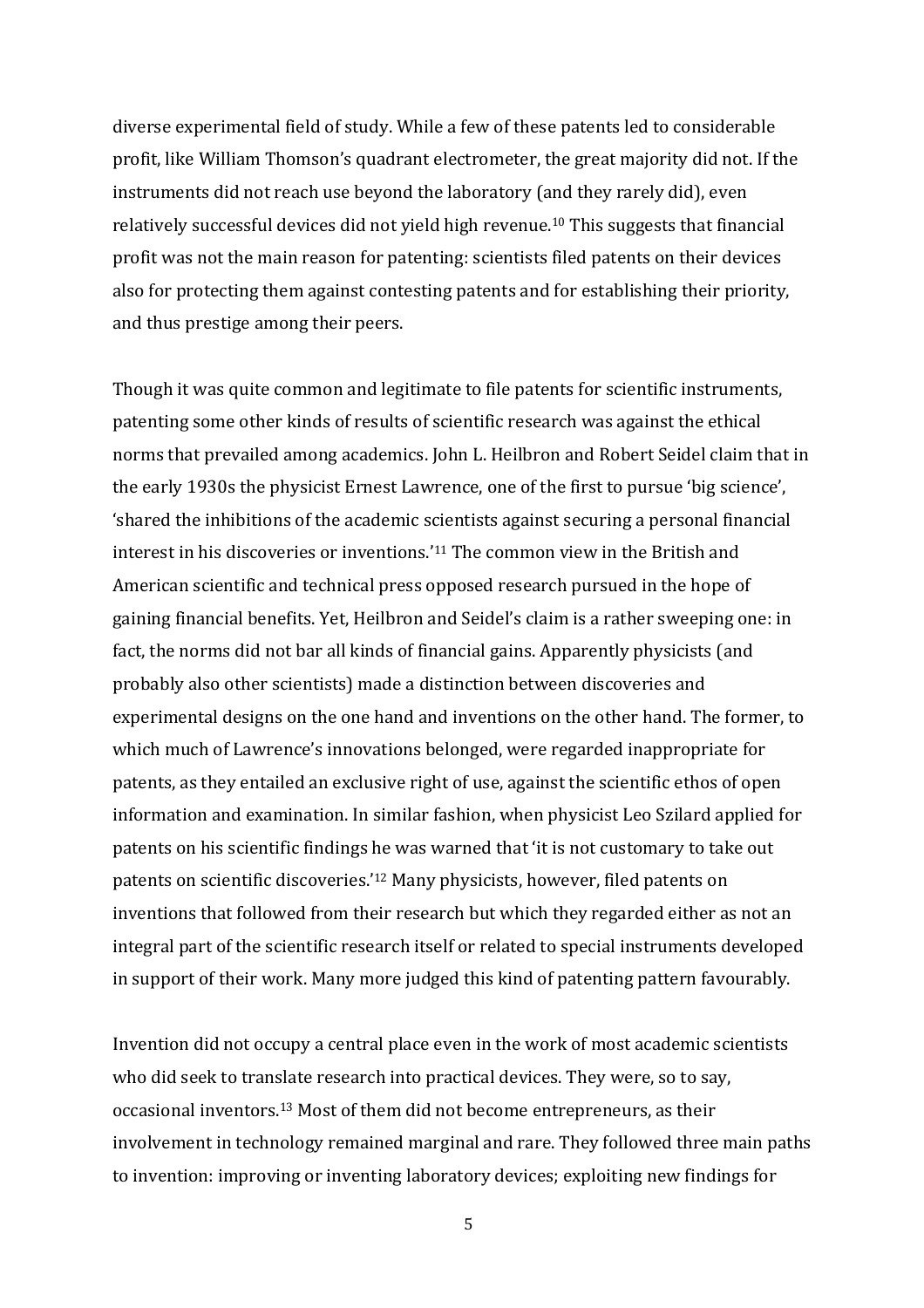practical applications; and working for a limited period on a technological problem for a private or governmental request. Improvement of experimental methods and scientific instruments and the invention of new ones followed from the engagement with them in the laboratory and was (and still is) regarded as an important part of scientific practice. In inventing new devices and methods, scientists also exploited experimental and more rarely theoretical findings conceived as part of disciplinary research. While scientific instruments were most common among the inventions, they also included technologies of more general use, like crystal frequency control and a new kind of gas lamp, which are discussed below. This kind of occasional inventor is inherent to work of natural scientists due to the connection between aspects of their research subjects and practical technologies.

This connection was also a main reason for requesting scientists' help in developing existing and new technologies. Military-related projects, especially those connected to war-emergency, are the most famous cases in which scientists engaged in technological developments and inventions for a limited period. Still, commercial companies and entrepreneurs also asked to use the technical expertise of scientists for limited projects, often, as discussed in this special issue as consultants. Experience as occasional inventors facilitated the move of some academics, discussed below, to full-blown entrepreneurship. Yet their enterprise did not necessarily follow these inventions. Moreover, some academics began to embark upon commercial work on the basis of a study of technology, i.e., research and development aimed clearly at new methods and devices. 

# **Patenting scientists**

Walter Cady (1874-1974), an occasional inventor who exploited his scientific findings for practical inventions, is one example of a patenting scientist. After earning a PhD in Berlin, Cady joined the physics department of Wesleyan University, Connecticut, in 1902. There he devised his own laboratory equipment, a practice that led him to design several new devices. He published on a machine that he invented for compounding sine waves for use as a teaching aid (which he did not patent), and filed a patent on a wire connector.<sup>14</sup> Both activities fit the characteristics of occasional inventors of the first kind. His work on them suggests that Cady had an interest in devising instruments, and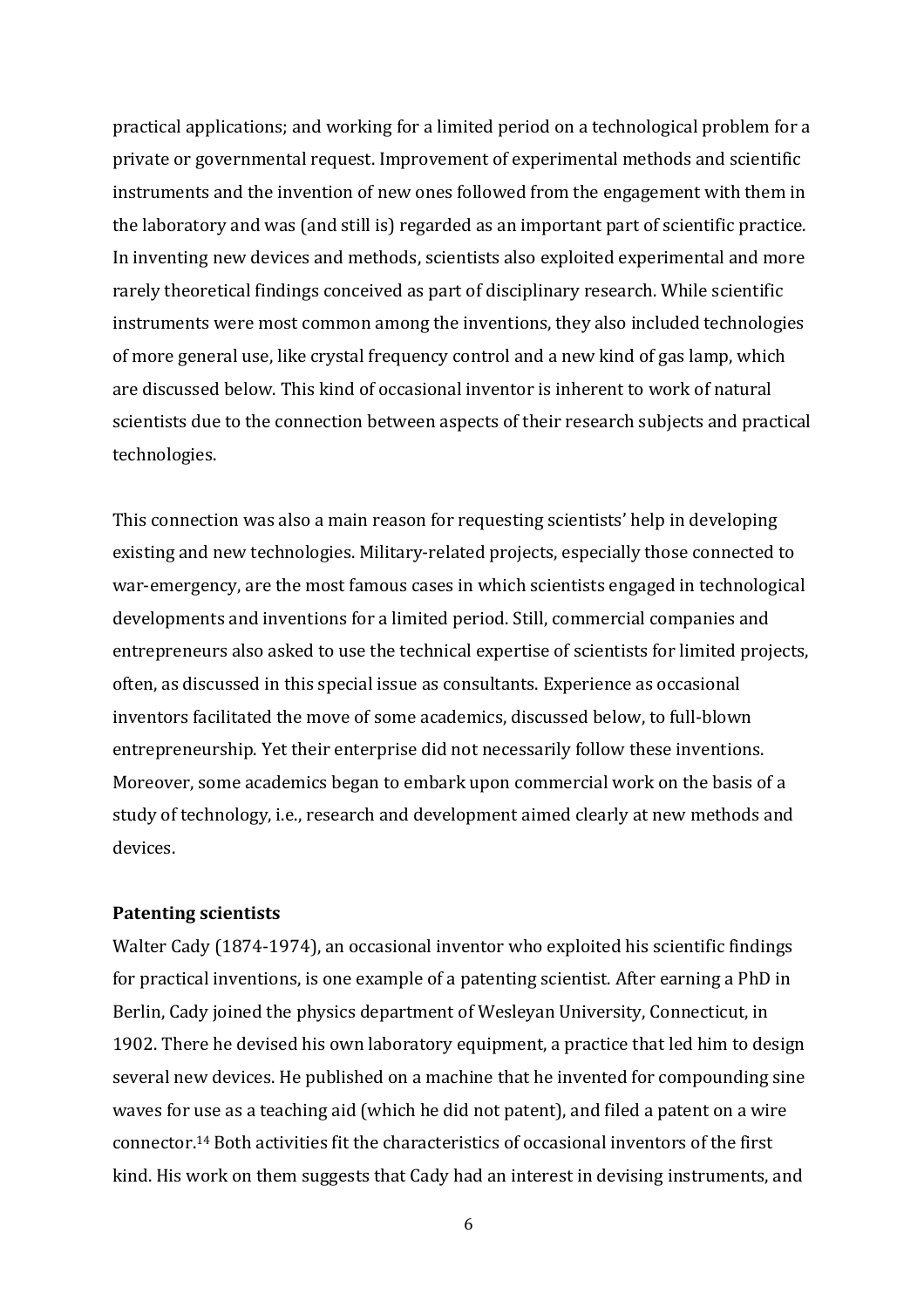perhaps also in financial gains, but they were far from making him an entrepreneur. His involvement with technology increased dramatically in 1917. When the United States entered World War I Cady joined the research on submarine detection methods. He worked most of the time at his university laboratory, while being part of a group spread out at a several sites that studied and developed piezoelectric transducers for producing and receiving ultrasonic waves—the system we know today as sonar. In essence, Cady's role was similar to that of a scientific employee in a commercial laboratory.

In the aftermath of the war, Cady returned to scientific research, but on a new subject: the piezoelectric vibrators on which he had worked during the war. He discovered that these crystals display a very strong, abrupt and stable electric effect when they are in mechanical resonance. Recognizing that the new effect could be useful for measuring frequencies, within a few weeks he began devising methods that allowed using the crystals as frequency meters. It took him a year to file a patent on such methods. This invention was similar to his earlier improvement of laboratory devices in offering a measurement instrument useful in his specific area of physics.

Still, unlike his former inventions, his meters originated from a discovery of a surprising effect that he had discovered in a research about a physical phenomenon rather than from an effort to improve his laboratory instruments. Moreover, Cady realized that the new method had a large potential beyond the laboratory, as it could be useful in the quickly expanding field of wireless telecommunication. He, therefore, presented it to a few colleagues including acquaintances at the research department of AT&T (the predecessor of Bell Labs). The industrial physicists expressed limited interest in the method as such, but they encouraged Cady to go beyond measurement devices and design methods for controlling the frequency of electronic oscillations, a highly useful property for the rising electronic-telecommunication field. Intrigued by the possible wide applications of such a device (currently produced in billions annually), Cady invented a few circuits for crystal frequency control and filed another patent.<sup>15</sup>

Cady recalled that he 'applied for the patents from motives of prestige and profit,' hoping to collect royalties from AT&T and many other users.<sup>16</sup> The reality, however, did not match his hopes, not because the method was not used—it was—but due to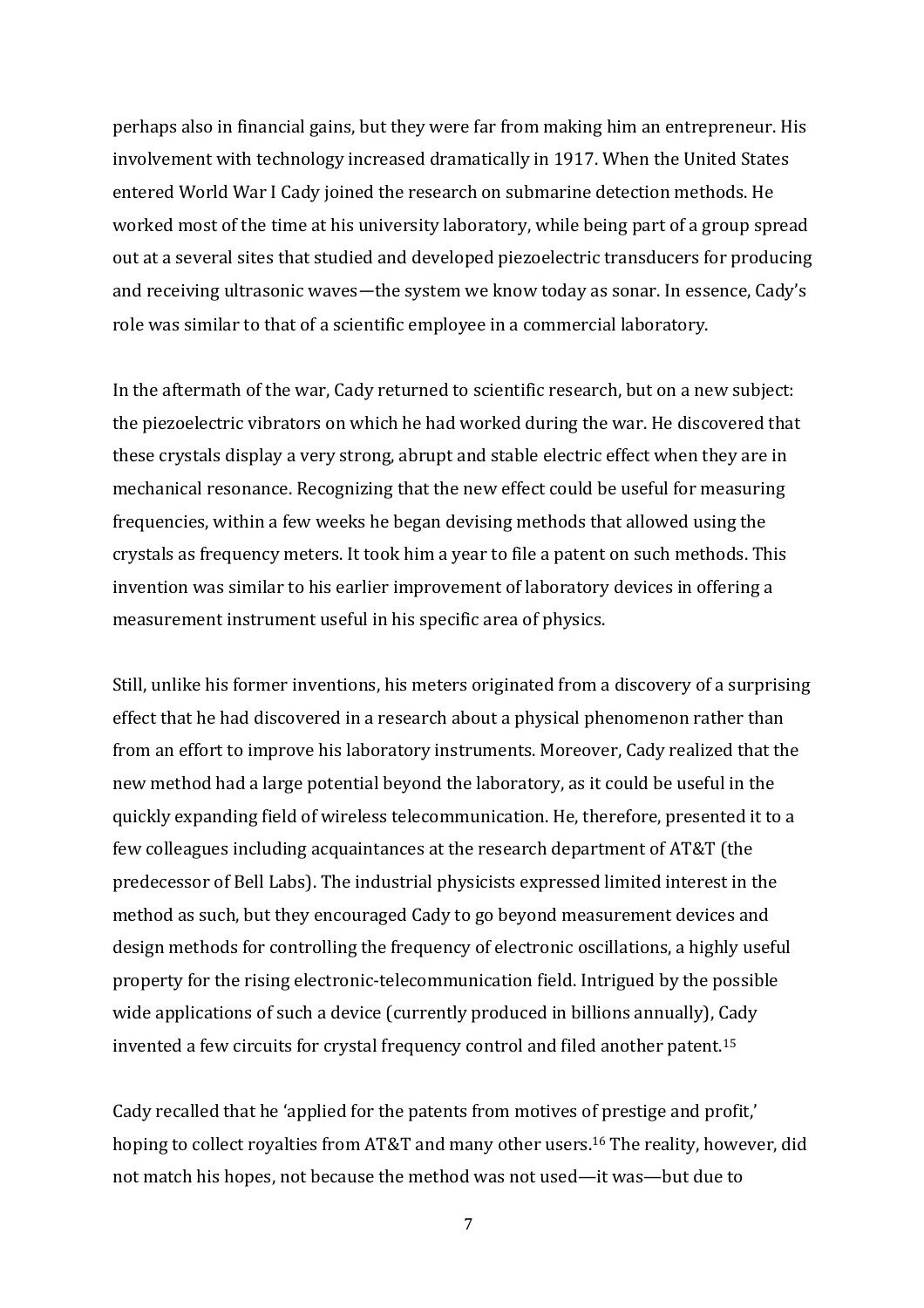litigation on the frequency control patent from AT&T. The corporation claimed rights on the method on the basis of an earlier patent filed by one of its employees. Unable to defend himself from the attack of the giant corporation, the inventor sold the patent to another corporation – RCA for \$50,000, a handsome sum, although it was still low in relation to the widespread use and economic value of the invention.<sup>17</sup> Though the encounter with AT&T discouraged Cady from making inventions his main occupation and from becoming a full-blown entrepreneur, it seems that he had not planned on pursuing such a course from the beginning. For him patenting was secondary to his scientific research and teaching, which remained his main professional identity and prime interest. He received more appreciation by making himself a leading figure in the study of piezoelectricity, which expanded in size and importance and attracted further study and findings following the discovery of resonance.

With the development of crystal frequency control, scientific experimentation and findings continued to produce knowledge relevant for practical improvements of the resonators and their use. Cady contributed to such technological advancements mainly as a consultant for a few military and commercial projects, leading to about a dozen additional patents in the next 15 years. Apparently, he earned fees and some revenue from these endeavours, but the sums were not very high.<sup>18</sup> His engagement in extramural activities beyond the university remained limited. He neither opened his own company nor joined other commercial enterprises. Maintaining his academic position as his primary occupation, he preferred keeping scientific investigation at the core of his work.<sup>19</sup>

Cady presented his resonators and methods to a few colleagues including George Pierce  $(1872-1956)$ , who spent his entire career at Harvard, from a graduate student in physics to a full professor. Like Cady, during the war he worked on submarine detection, but unlike Cady, focusing on passive ways to receive the noise made by submarines. Pierce was not only impressed with Cady's method but was also inspired to examine alternative methods of using the resonators, resulting in simpler frequency control circuits in 1923. Pierce's invention originated from his interest in frequency control as a technology of general use for radio, rather than from a scientific study (as was the case with Cady) or from a laboratory method. The initiative to improve the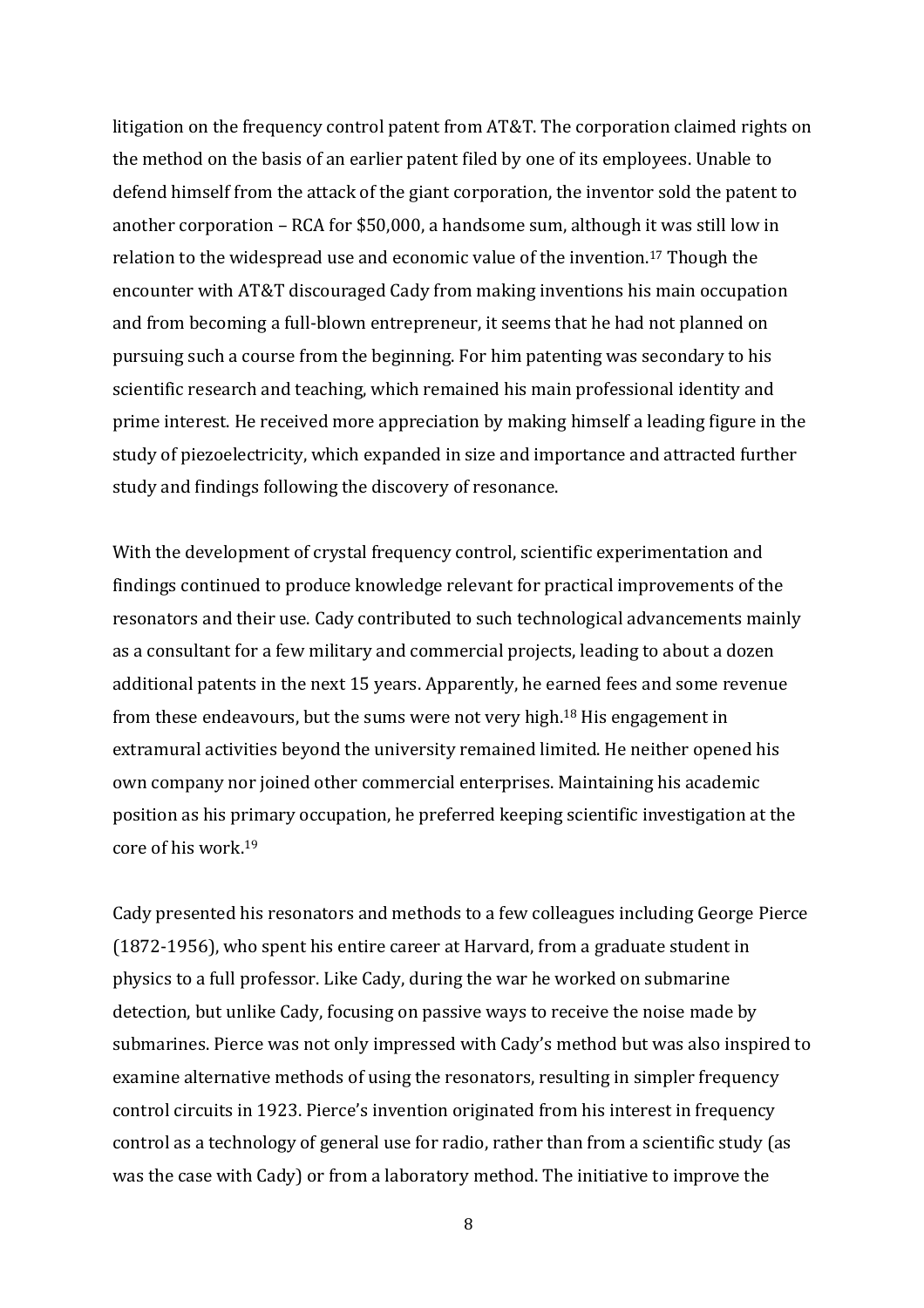technology seems to have been Pierce's own, rather than a response to an external call like that of the military or a commercial company. Pierce had a long active interest in radio technology and electric oscillations. Much of his research was related to technological questions, like electric characteristics of telephone receiver, and rectifying methods for radio waves. The latter led to about ten patents, making patenting his secondary occupation.

His experience with patenting, which he effectively secured with his patent attorney David Rinse (who later also worked with Cady) and his contacts with industry probably prepared him for the struggle to enforce his much more lucrative patent of crystal frequency control. Unlike Cady, Pierce received high revenue from selling royalties of his piezoelectric patent, which was followed by a series of related ones. A few years later he invented another successful oscillator, based on magnetism for which he actively developed many applications. Before 1935, he filed about 40 additional patents, an effort which largely supplanted his academic publication after World War I. Pierce became wealthy through his patents, some of which he exploited vigorously, and usually successfully, in the face of interference suits by large corporations.<sup>'20</sup> By then inventing and patenting were no longer only an occasional endeavour for him, but his central occupation, Such effort included actively seeking to exploit his inventions technologically (by finding commercial uses for them) and thenby licencing and selling his patents. Still, this practice did not include risking his own capital or forming a company.

### **Full blown entrepreneurs**

Cady and Pierce represent two kinds of inventors: for the former, his own scientific findings were the sources of inventions; for the latter the basis was his involvement in practical technology. Like Cady's earlier inventions, Leo Arons's 1892 invention of a mercury lamp derived from research on laboratory techniques and instruments. In his experimental research on electric discharge in gas, he found a method for producing intensive illumination when the space between the electrodes of an 'arc lamp' was filled with mercury, and used it to study spectral lines of specific substances. He further worked on the improvement of this lamp and its stabilization and reached agreement with a commercial company, Muencke, for its production and marketing as a scientific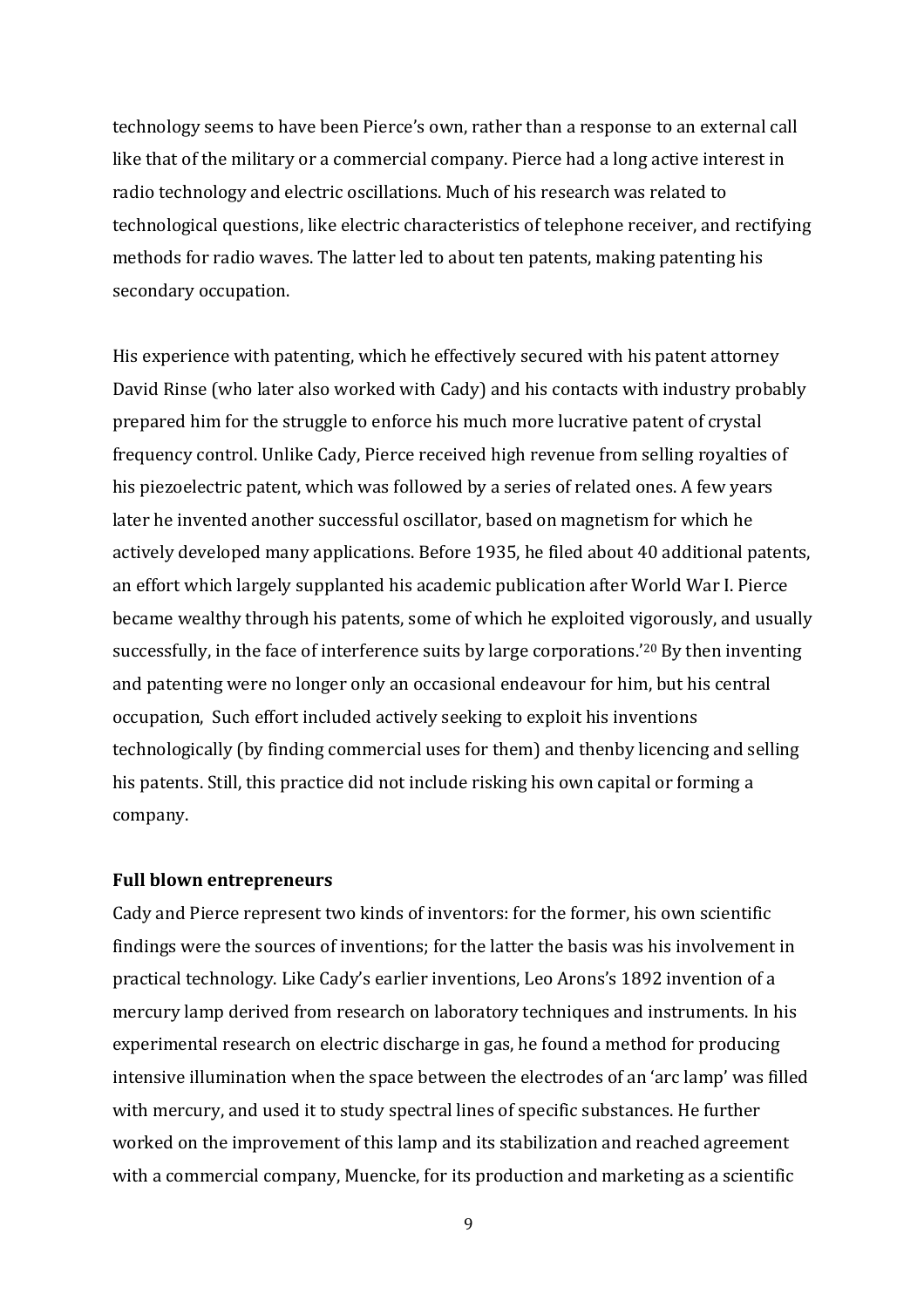instrument. Arons  $(1860 - 1919)$  was a Privatdozent for physics at Berlin University, i.e. a lecturer who earned only fees directly from the students, with aspiration and a plausible chance to receive a better position. With these prospects, he did not engage in developing the lamp for uses beyond the laboratory, refraining from overstepping disciplinary borders.

Apparently, he changed his attitude only due to two events of different kinds. In in 1899 he lost his modest teaching position due to his social-democratic political activity and he subsequently failed to secure a professorship in Switzerland. About the same time an American engineer, Peter Cooper-Hewitt, developed a cheaper and simpler commercial mercury-vapour lamp based on Arons's ideas. In 1903, Arons narrowly failed in his attempt to enter the German Reichstag, consequently he lessened his political activity and devoted more time to pursue other interests.<sup>21</sup> In the following year he approached the American company General Electric and the German firm Allgemeine Elektrizitätsgesellschaft. The companies jointly financed a laboratory and assistants that he directed for making his mercury lamp commercially viable; in 1906 they introduced the new 'Arons's mercury-vapour lamp' to commercial users who needed a strong light source, resulting in a profitable share of the market. Soon thereafter Arons terminated his employment at the two companies, despite not yet being able to have a teaching post. Since he initiated the enterprise with the electric companies he might be considered a full-blown entrepreneur, yet unlike the ideal type he did not take a commercial risk by establishing his own company, but joined extant and strong corporations on a limited time contract.<sup>22</sup> His move to entrepreneurship hinged on his early engagement with patents, and his initial patent rights. Securing these rights was a quite common practice within the disciplinary regime. Still he moved to the transitory regime of further research in technology only following his failure to secure an academic career. In the late nineteenth and early twentieth centuries low prospects in the academia seemed to be a major reason for embarking on a technological enterprise.

Similar factors drove his elder colleague, bearer of a similar name, Hermann Aron (1845) – 1913) to full-blown entrepreneurship. Yet, his inventions originated from research and development directed towards improving technologies of general use (like Pierce), rather than from the improvement of laboratory instruments (like Arons) or from his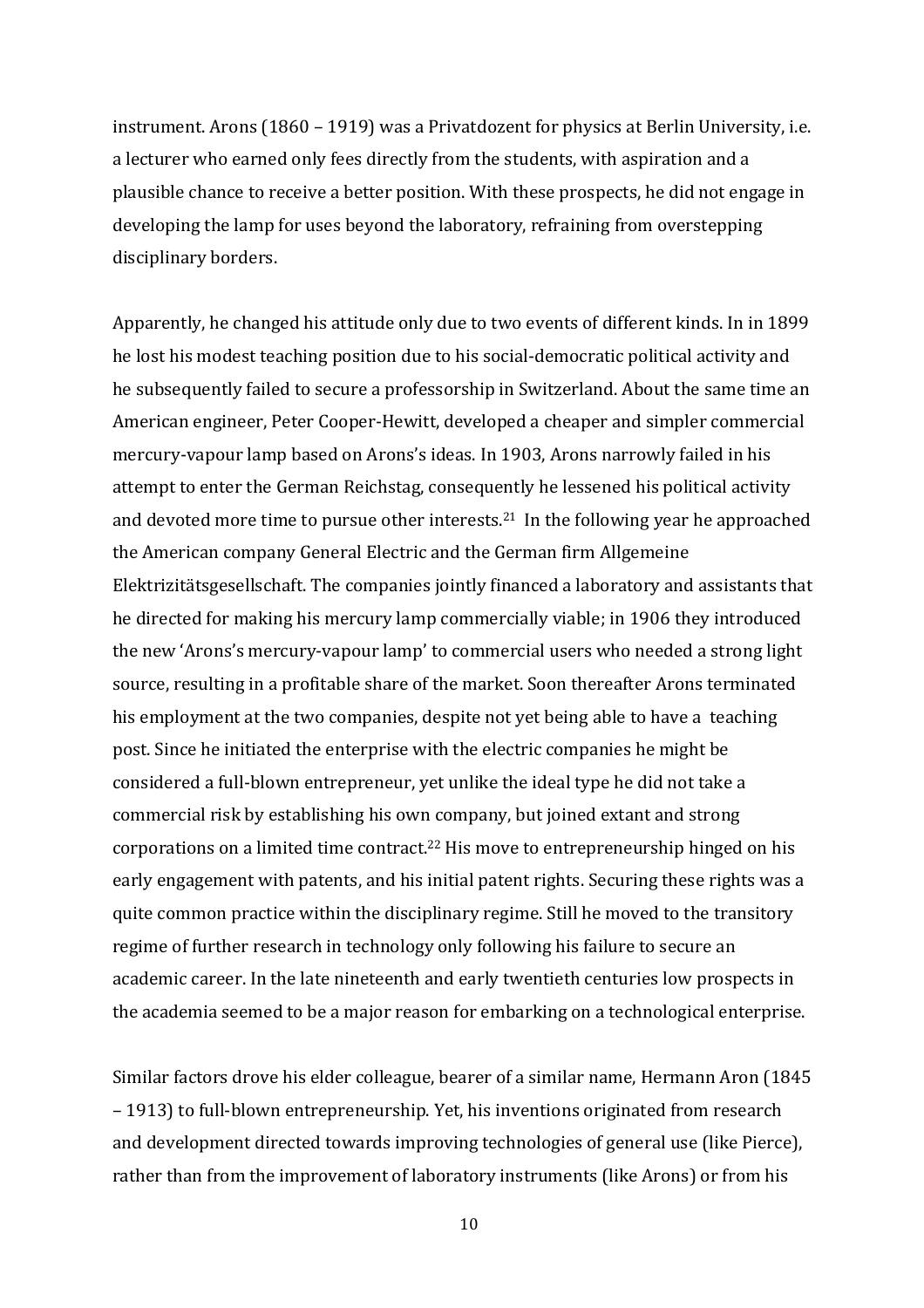own scientific findings (like Cady). Not that his scientific background was irrelevant. On the contrary, Aron chose practical problems in which his knowledge of physics and chemistry and his theoretical and experimental expertise seemed conducive to finding solutions. Like Arons, Aron first pursued an academic career. He received a PhD in theoretical physics in 1873 and began teaching the subject at a military engineering school, submitted an experimental *Habilitation* (a second dissertation granting the right to teach) three years later and started to teach as a *Privatdozent* at Berlin University. Yet, by 1880 his prospects of getting a regular academic position in physics did not seem high.<sup>23</sup> He moved to a 'transitory regime' pursuing mostly research on technology and continuing teaching at both institutes and publishing little in physics.

His work in technology followed two directions: a general study of issues at the forefront of current technology and research and development for improving devices.<sup>24</sup> Apparently, Aron had hopes for a regular academic position in physics or in the new discipline of electric engineering, but he also pursued options of making inventions an important source of income. He published his findings on technology in the *Elektrotechnische Zeitschrift* - a new professional journal devoted to electrical technology. The association for electrical technology (*Elektrotechnische Verein*), publisher of the journal and of which Aron was a founding member, established an intermediate space between research in physics and academic engineering on the one hand, and industry and work on practical devices on the other. It legitimized the kind of work that Aron carried out on technology including general research and the development of particular techniques. Its members regarded those who profited from science-based industries (like Werner Siemens) as respected members of scholarly circles. 

For three years, the young physicist explored different technical ideas in fields mostly related to the burgeoning interest in electric power technology. Prominent among them was the storage battery. Aron's research and development led to a new working storage battery as well as some publications but did not reach technological nor financial success. He gained success later with his innovative electricity meter of 1884. Electricity meters became important for the new companies distributing electricity from central stations. Aron found an inspiration for his invention of a pendulum-based electricity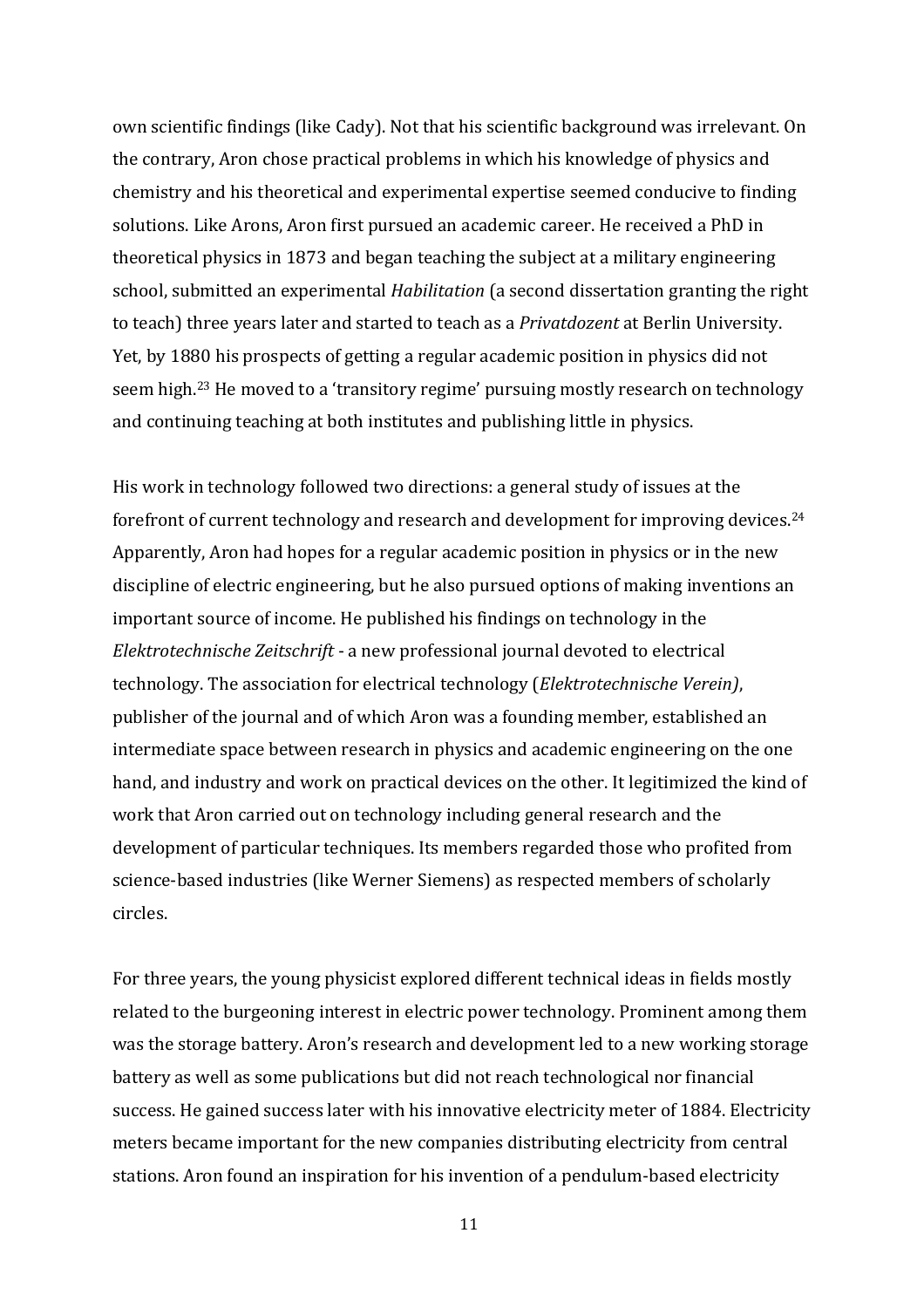meter in scientific practice: an experimental and theoretical exercise in exact measurements. His device was more accurate than any other electricity meter, and therefore was adopted by a few power supply distributors, such as Berlin's utility.

After this invention, Aron left the modest facilities of the university in which he had been working. He established a company for the production and marketing of the new meters, engaging with their improvements, employing his scientific knowledge, and managing the company. Aron probably did not need to raise much capital because initially the production remained on a small scale, but he nevertheless became an entrepreneur and industrialist. Even with this success, he still hoped for a university position; but in the same time period, his last attempt for promotion at the university was rejected. With the commercial success from late 1885, the technological and business needs of his company took up almost all his time. In twenty five years, his business grew to employ more than 1000 workers in four countries. Still, Aron continued teaching physics at the university for a few years, and at the military school until his retirement age. Apparently, the physicist-turned-industrialist cherished the connection to the academy and physics. Personal and institutional connections in Berlin, the center of German electric industry and of research, helped him to maintain links to the academic world. Still, Aron turned from academic science to technology and industry. For him, the transitory regime was a step in a definitive passage from the academy to industry. The transition was not back to science but to a new career in industry.25

The chemist Carl Auer von Welsbach (1858 – 1929) was another successful scientistentrepreneur who found difficulties to attain an academic position. In 1882, after receiving his PhD in Heidelberg, Auer returned to Vienna as an unpaid assistant at Adolf Lieben's chemical laboratory, where he continued his research on the discovery (that is. the separation and identification) of rare earth elements. He used spectral light methods in which a flame heated and thereby excited the chemical substance, which consequently emitted light at characteristic wavelengths. Comparing the emitted spectrum with spectra of known substances one could isolate and identify an unknown element. The heating of the specimen in the experimental apparatus resembled the way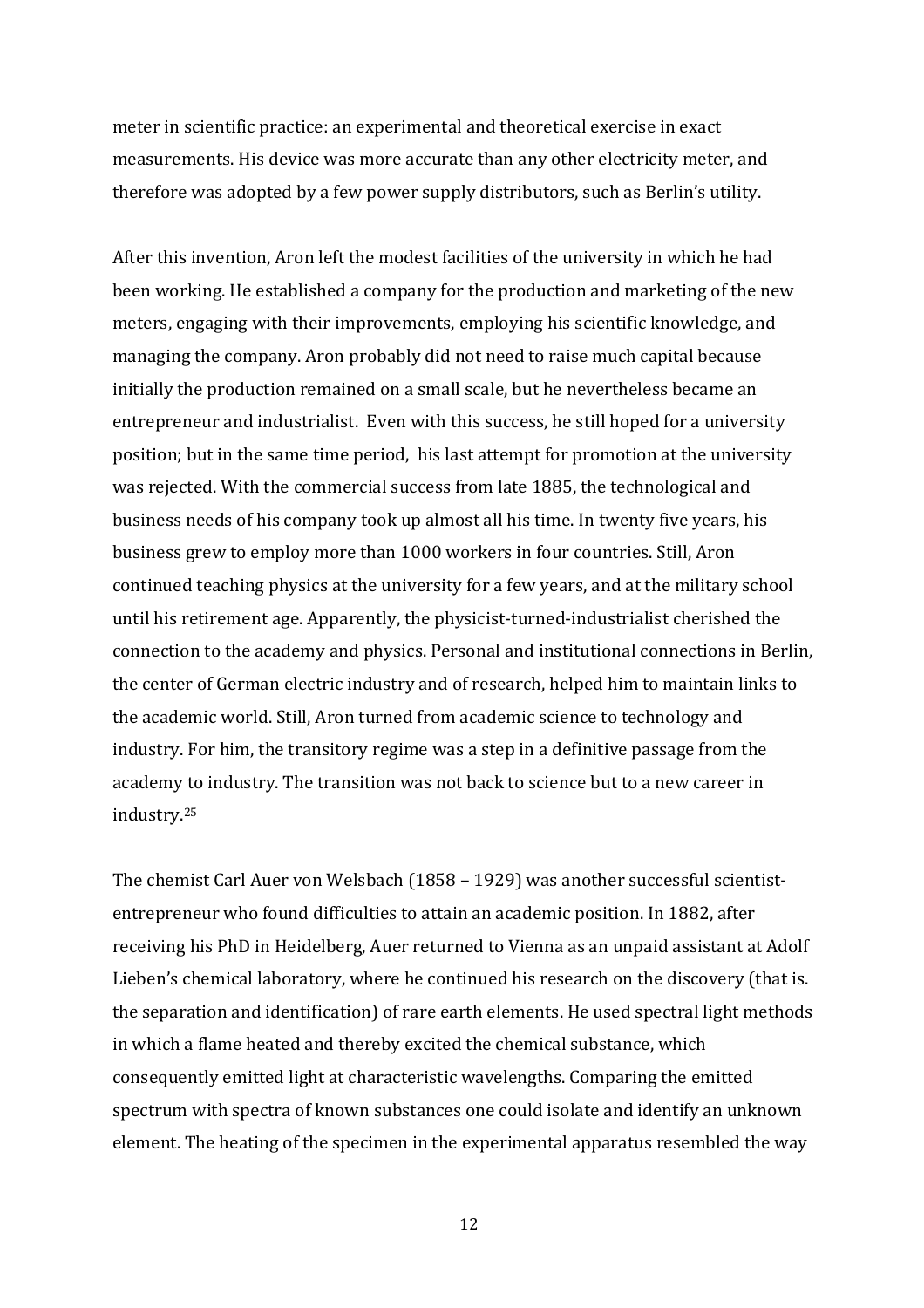carbon-cotton mantle was heated in a regular gas lamp. Though the aims were quite different, both devices released light.

As Auer experiemented with substances that released strong lines in the visible spectrum, this work stimulated his 1885 invention of a new gas mantle that produced light by emanating of spectral lines, rather than by incandesce, as was common with gas lighting. The new mantle was consequently more energy efficient, i.e. lighting more powerfully while burning less gas. According to the chemist Wolf J. Müller 'Spectroscopy drove him to the discovery, which made the chemist Auer a successful industrialist and organizer.' <sup>26</sup> Thus, Auer's initial invention was similar in kind to Cady's. He followed the results of scientific experiments to develop a new practical device. Unlike Cady, however, he did not rely on an original discovery but on an effect known to quite a few researchers, namely that some substances release visible light after being heated. Moreover, he had to depart from his scientific research on rare earths to develop a lighting mantle, moving at an early stage in the development of his invention into a transitory regime. Auer, like Cady, had to carry out research and development to attain a working device.

As with the other entrepreneurs discussed here, Auer filed a patent on his invention. Since the market and the potential benefits of the invention were clear, he soon sold his right of use to a German firm for a handsome amount. He used the revenue to embark on a wider technological and business enterprise. He expanded his research and development efforts, leaving the university laboratory and with it his academic career, and hiring Lieben's assistant Ludwig Haitinger (who continued working in the university laboratory). In 1887, Auer established a company with an English partner and acquired a factory for producing his gas lamps. At this stage he turned into an industrialist and inventor. The fact that he did not have an official academic position probably eased the process.

Like Aron, he continued to develop his devices, yet he also relied on the expertise and ingenuity of his employees. In 1890, for example, Haitinger invented an improved lamp mantle with the addition of Thoriumoxide, which replaced Auer's invention. Auer himself continued with research and development. In a new laboratory (established in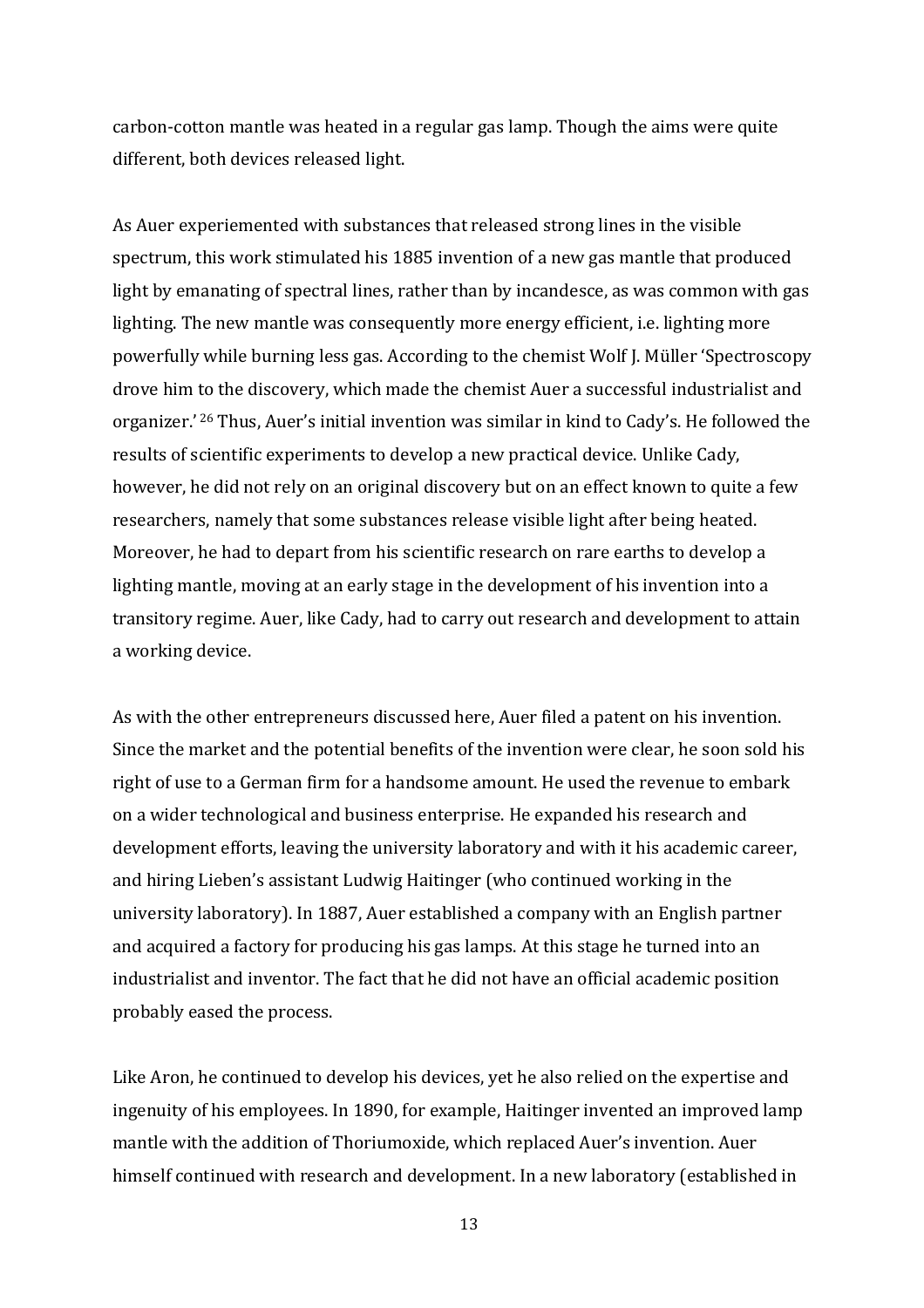1895) he examined possible metallic replacement of carbon in the filaments for electric lamp, leading to his highly profitable invention of an osmium filament lamp in 1898. Like Aron, too, Auer was immersed in research on technology and managing his complex industrial business and hence he drifted away from academic science. Nevertheless, science continued to play a central role in the strategies of their respective companies. Recent developments in scientific research and scientific analysis of their technological problems served them in innovating devices and methods, like the osmium lamp (Auer) and a highly profitable method for a three-phase electricity meter (Aron). Moreover Auer, like Aron, did not fully leave the scientific world: he returned for varied periods of research on the rare earths, published his findings in scientific journals and even discovered two further elements in 1906.<sup>27</sup>

Quite unlike the previous two entrepreneurs, Ferdinand Braun (1850 – 1918) turned his attention to industrial technology only following an external request. His research and career led him neither to a study related to specific technological questions nor to entrepreneurship. Braun conducted a successful career in physics, holding some professorships before being appointed to the prestigious chair of experimental physics in Strasbourg in 1895 at the age of 45. During his career, Braun modified and invented a few laboratory instruments, including (in 1897) the oscilloscope for which he is known today. Yet, these instruments had a very specific and limited market. A year later, and without an apparent connection to the oscilloscope, a group of wireless entrepreneurs organized by Albert Zobel, which included industrialists and investors, consulted Braun about the potential of an invention that was expected to circumvent Marconi's system.

The reason they approached Braun rather than another physicist was their contingent connection with him; two members of the group, Fritz Nies and Albert Gümbel, who lived in Strasbourg, reached him through a common acquaintance. The investors clearly deemed Braun's scientific expertise in electricity as useful for the new technological enterprise. The physics professor expressed the opinion that the suggested invention was worthless (as it was not independent from Marconi's patent). Although he had not studied the field before, Braun was intrigued by the new possibilities of wireless communication and the funds that the group collected for its development. Within a few weeks, he invented and patented a new transmitter based on different principles,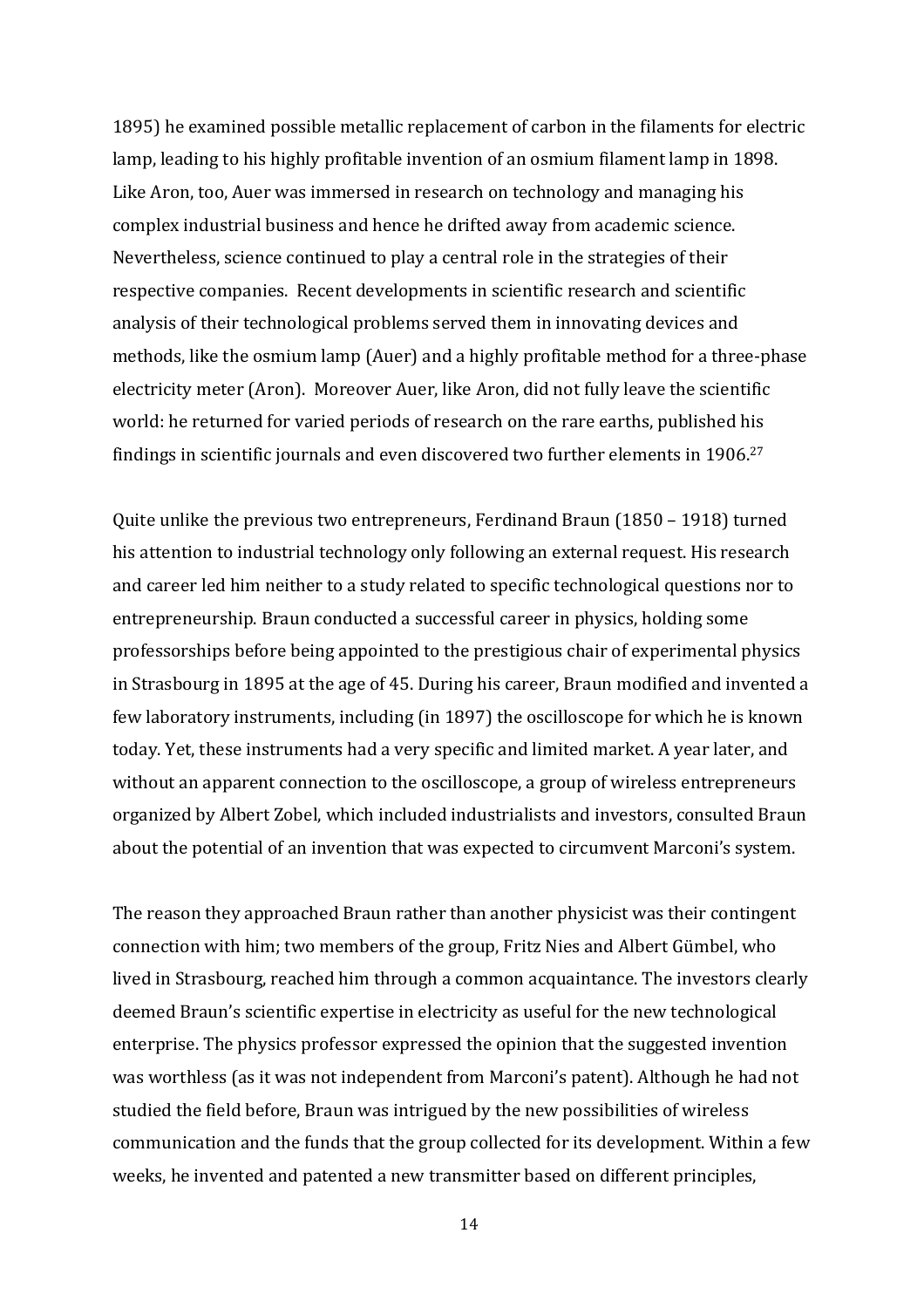improved it towards the end of the year, and embarked on a study of wireless communication for which he later received the Nobel Prize together with Marconi.

Braun did not limit himself to the technical side, but became a partner in the new enterprise. In order to protect his reputation, he asked for his role to not become known to the public before the system would show clear technical success (in this case, transmission over more than 100 km). However, despite passing this test, Braun's technology was found inferior to Marconi's. Due to these technical shortcomings and to business-related issues, the company went through a few changes and mergers, which reduced Braun's role. In 1904, following the formation of the Telefunken company and the transition of its research and development center to Berlin (previously Braun conducted an important part of his research in Strasbourg) and as a result of disagreements within the company, Braun returned to research in physics, practically ending his entrepreneurial adventure. Unlike Arons, Aron and Auer, he could return to his secure academic position (which he had never left), thus reverting from the transitory to the disciplinary regime. The risk that Braun took was smaller than those of the other commercial entrepreneurs discussed here. He joined an enterprise that was initiated by others without investing his own capital and he kept his academic position. He risked his reputation, but even that cautiously, in return for expectation of high revenues. Eventually, his profits were not so high, but still substantial. At least for a few years they were a few times higher than his professorial salary.<sup>28</sup> Yet the move still required a willingness to be engaged in technological development rather than in science, and moreover to engage in business, which was quite different from the usual view of a German *Gelehrte*. 29

Another famous academic entrepreneur who did not initiate his enterprise was Ernst Abbe  $(1840 - 1905)$ . Yet, Abbe's case resembles Aron's and Auer's more than Braun's. Like the former he lacked a secure position. Earning his living as a *Privatdozent* for physics and mathematics in Jena, he had to turn to an external source of income. In 1866, 'when financial difficulties forced Abbe to consider finding additional income to supplement his lecturing fees, Abbe began working for [Carl] Zeiss optical instrument company as an academic consultant.<sup>30</sup> In the first years, he designed and used measuring devices for the Zeiss company, employing his experience in the physics laboratory. He did not file patents, which had no legal status in Thuringia.<sup>31</sup> Zeiss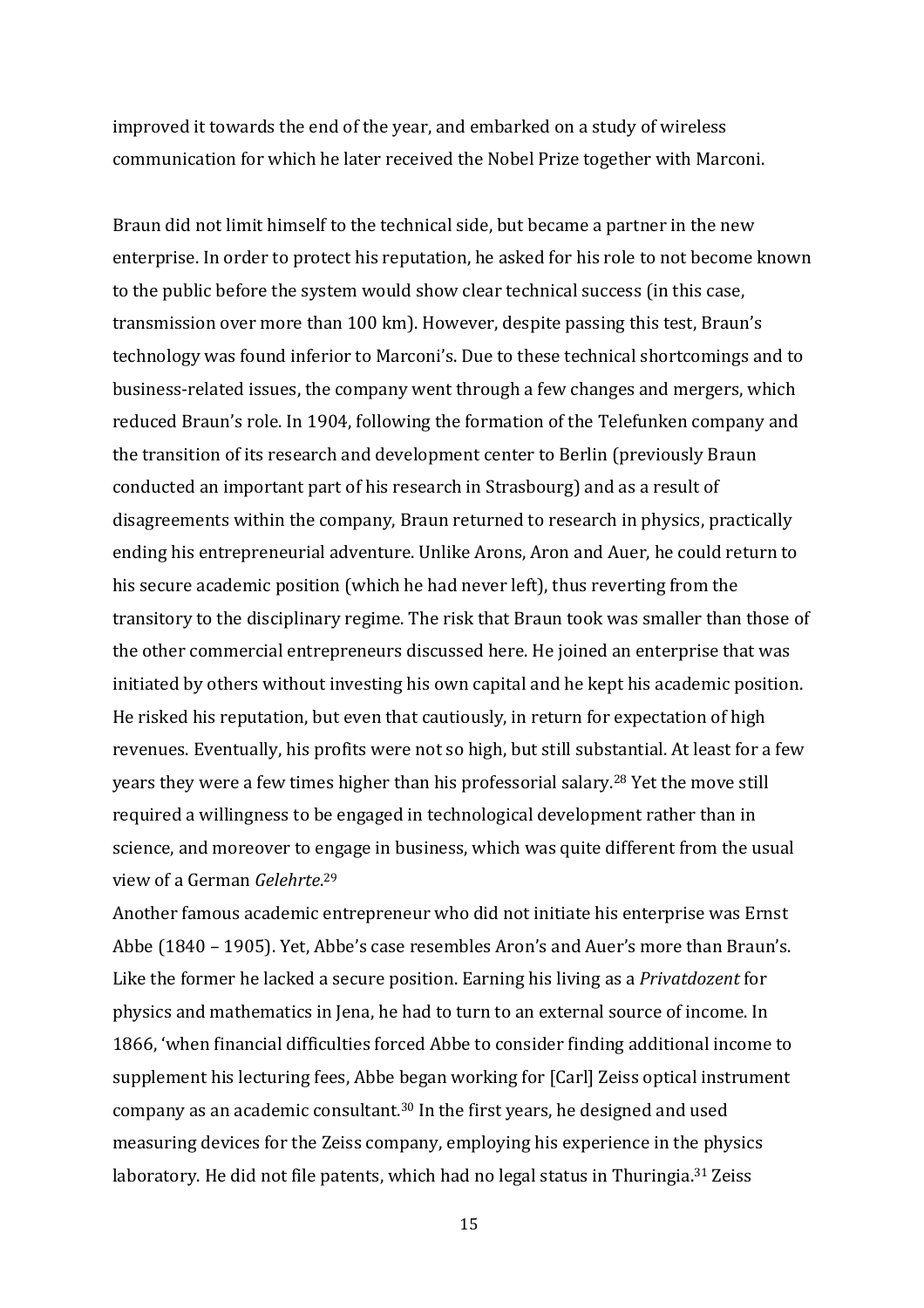employed the new measuring devices to develop an improved line of microscopes. Abbe and Zeiss developed, to use Terry Shinn's terms, a 'research technology' that could be used for various scientific ends and that would later find also commercial uses.<sup>32</sup>

The scientific clientele of the instruments required a theoretical explanation of their properties for their use and purchase. To provide such an explanation Abbe carried out research and published articles. His examination of the optical instruments and justifications of their use were crucial for their success. The close connection between this industry-related research and academic research allowed Abbe to advance his university and entrepreneurial careers simultaneously. In 1870, he was promoted to extraordinary professor at Jena university. At Zeiss, he continued to develop new microscopes, defend their use and convince scientists in various fields to use them. Recognizing the importance of Abbe's scientific-technical contribution and entrepreneurial activities, in 1875 Carl Zeiss made him a silent partner and a codirector of the company.<sup>33</sup> Thus, like Aron and Auer, Abbe made a life-career in the industry. Like Auer, he also hired other scientists to carry out research and development. Most important among them was Otto Schott, who had earned a PhD in chemistry in 1875 in Jena. Four years later he approached Abbe with ideas for producing optical glass 'on scientific basis,' which he envisioned after he returned to his hometown Witten. The new optical glass that Schott developed for the company in the early 1880s was a great commercial success. Consequently, Schott also became a partner in a subsidiary company.<sup>34</sup>

Although Abbe became a successful businessman, he saw a tension between the pursuit of financial profit and the scientific pursuit of knowledge. His reservations can be seen in his request to remain a silent, rather than open, partner in the company (but the company did enjoy his reputation as its scientific expert). This choice resembles Braun's. Yet unlike Braun, Abbe did not worry about a technical failure that would cast doubt on his expertise. His concern was that his reputation as a disinterested scientist could be called to question due to his strong involvement with a commercial enterprise and therefore he did not publicize his business role even after the technology proved successful. He kept a distance from the commercial aspects of the enterprise. Moreover, he seemed to have more general reservations about the profit motive in industrial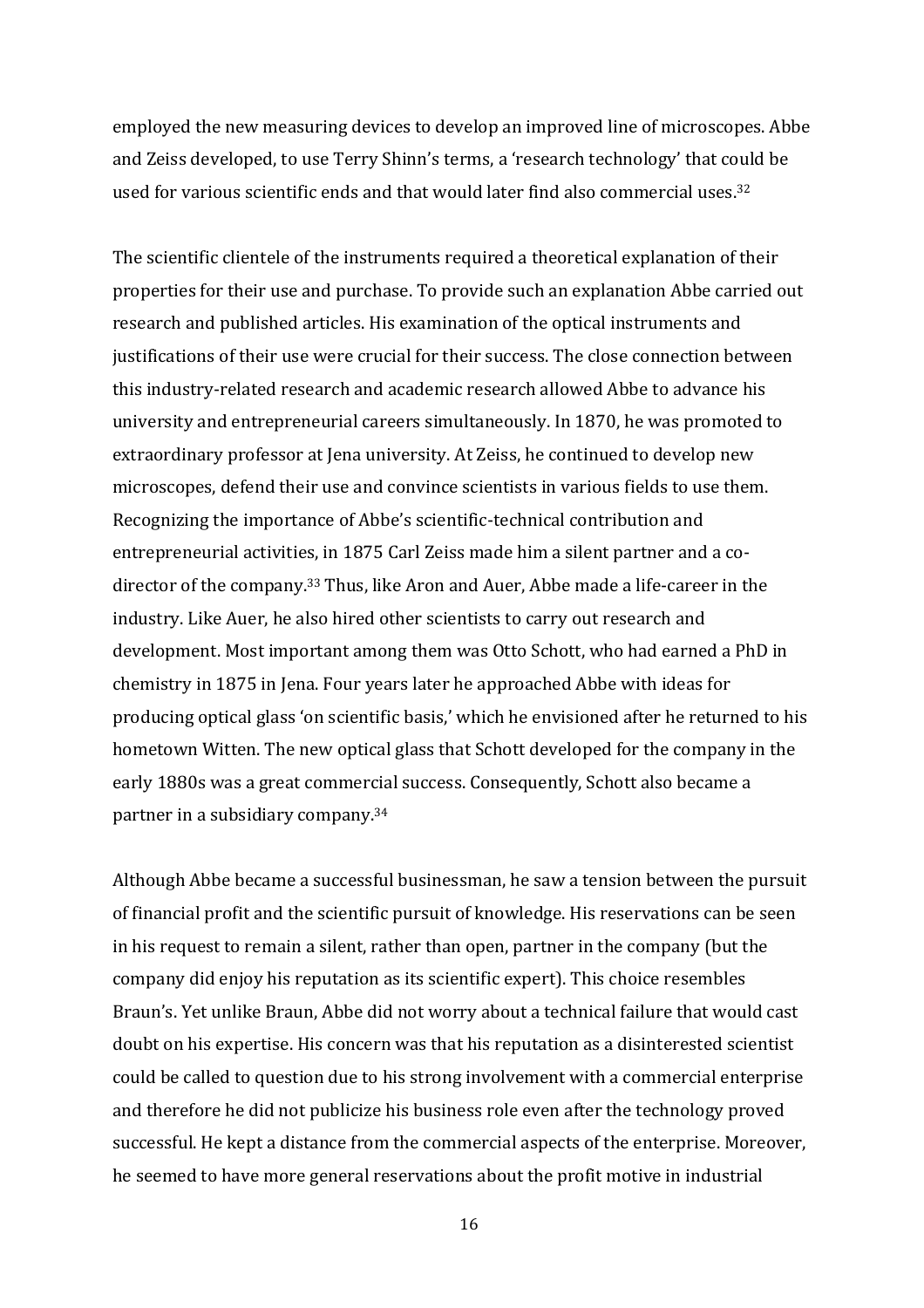capitalism. He therefore decided to transfer his share in the company to a special fund, whose aim was (and still is) fostering scientific research and caring for the welfare of its workers. Abbe managed to convince Schott and Zeiss's heir to donate also their shares.35

## **Discussion and conclusions**

The academic entrepreneurs discussed here built and developed their companies on science-based devices and methods. The operating principles and understanding of the technologies on which their commercial activity was based depended on scientific research and practice. The content of their research and their expertise in teaching proved crucial for the scientists' move into and success in industrial technologies. In the cases examined here, the academic researchers employed expertise that they had acquired through their theoretical and experimental experience as researchers and teachers to attain practical commercial technological aims. Their success to employ their knowledge for practical invention points at the scientific basis of the industries to which they contributed. . 36

In two cases, those of optical manufacturing (Abbe) and gas lighting (Auer), the scientists-entrepreneurs were central in transforming the respective traditional manufacturing fields into science-based fields.<sup>37</sup> In the other cases, the scientistsentrepreneurs entered new and expanding fields of technology: Aron into electric power stations and lighting; Arons into the second wave of development in electric incandescent lamps, to which Auer later joined; Braun into early electromagnetic radio transmission, a decade after Hertz demonstrated the existence of electro-magnetic waves in the physics laboratory (Lodge and other British academic scientists mentioned in Guagnini's paper in this issue also engaged in this field); and Cady and Pierce contributed to electronics and to the more specific subject of frequency control where they introduced a new technology even without becoming full-blown entrepreneurs.

The new technological fields offered two kinds of opportunities. On the intellectualtechnical level these fields included many niches in which the expertise gained within the disciplinary regime was useful for examining and solving technological problems. Radio provides the most conspicuous example as electromagnetic waves were known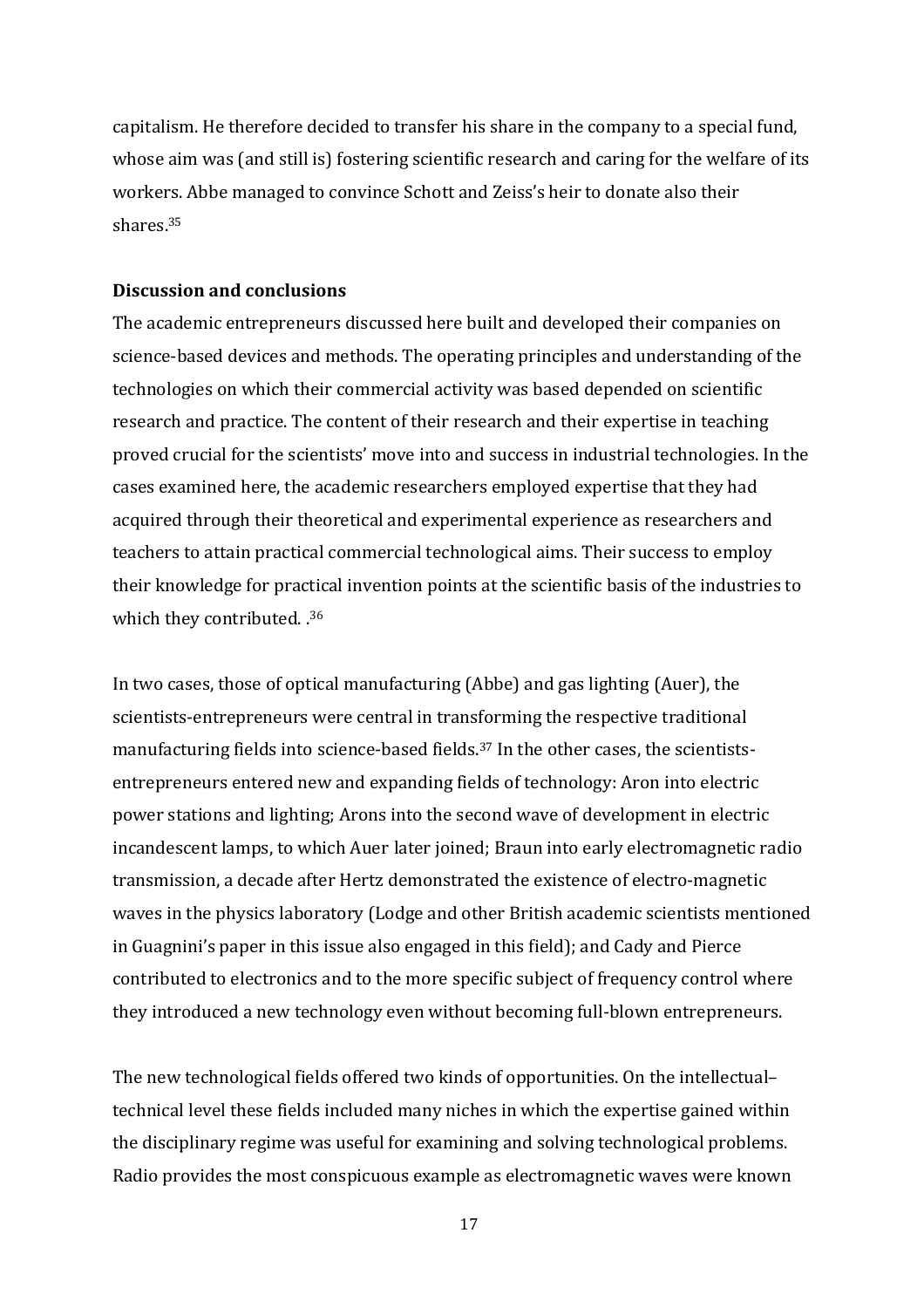better to physicists than to telegraph engineers, but also in most other cases the scientists discussed here employed expertise that were rare or non-existent among engineers and professional inventors at the time. Though scientific knowledge did not provide guidance in dealing with some important problems, it was very useful in others and was deemed relevant in still other problem areas.<sup>38</sup> Effects discovered in the laboratory were useful for practical devices in lighting as well as in frequency control. New technological areas suggested commercial opportunities as well since novel fields were dynamic and open to new enterprises. Established companies did not enjoy advantages of existing production lines and factories or distribution channels and loyal clientele in these fields. In such fields that were not yet divided among extant firms, new companies like that of Aron for the electricity meter and successive ones in which Braun was a partner for radio had higher chances of success.

Instruments were central in mediating between scientific practice and practical techniques, and consequently also entrepreneurship, since they were used in both. Leo Arons invented his lamp as an experimental device and turned it later into a commercial appliance. Carl Auer employed principles related to his apparatus for detecting rare earths in devising a new gas lighting lamp. Hermann Aron modified a laboratory experiment used for teaching to form a successful electricity meter.<sup>39</sup> While experimental apparatuses facilitated the move from physics to practical technology, general purpose 'research technologies,' in the sense discussed by Shinn were not central.<sup>40</sup> Only the optical instrument that Abbe developed for Zeiss fits the concept. In the other cases the scientists developed technologies for a wide range of users from households to technicians of large companies.

The move from scientific research to invention was quite smooth when the scientists worked on related questions in their disciplinary studies, as in the cases of Cady's frequency standard and Auer's first gas lamp. In Arons's case, the initial invention of an experimental mercury lamp was even a part of his laboratory disciplinary research. In the other cases the scientists had to turn from their disciplinary to technological research at an earlier stage of their work on their practical inventions. Whether they invested much time and efforts in research and development of technology before or after the crucial invention, the move to a larger scale engagement with development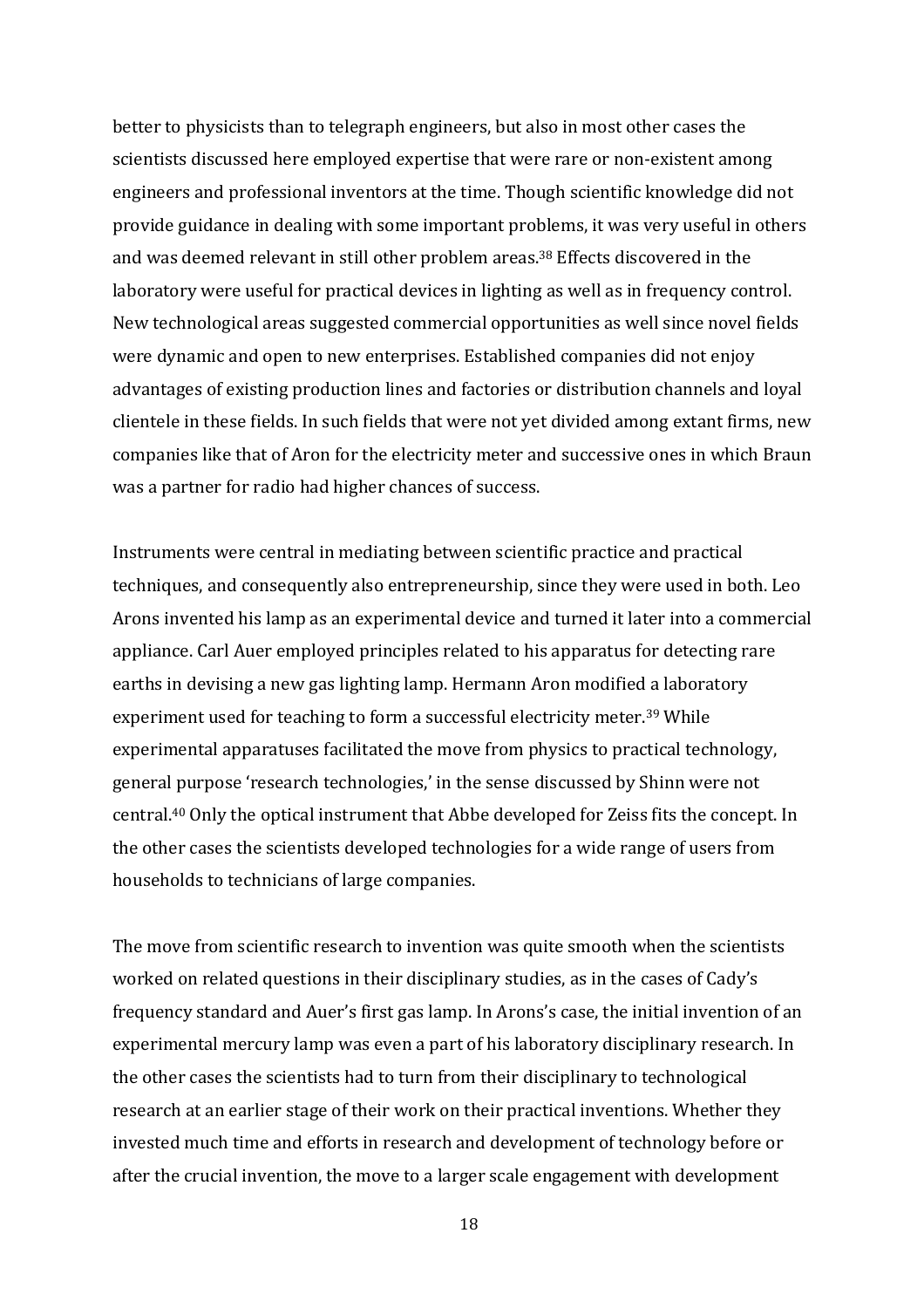was sharper than a transitory move to invention, and was more difficult for the scientists to take.

It resulted from a combination of causes. One common factor in these examples was the success of an initial invention (such as a gas lamp) or of a later one (like an electricity meter). It was combined with other causes: pulls towards commercial enterprise and pushes from the academy turned the scientists into full blown entrepreneurs. Low chances of getting a regular academic position was the central reason for the move to technology and industry in the cases of Auer von Welsbach, Aron and Arons, and the lack of such a position and resultant financial problems were crucial in the case of Abbe. In contrast, Cady and Pierce, who did not have similar difficulties, did not turn into full blown entrepreneurs despite the success of their invention. A pull rather than a push was important in the case of Braun who followed an attractive offer by a group of businessmen. Yet, a pull was also important to Abbe, whom Zeiss made a business partner in order to increase and extend his role in the firm. Personal particularities and sometimes also contingencies seem central in their move to entrepreneurship. The famous case of William Thomson who pursued a career of inventor, consultant and partner alongside his successful academic career in physics stands as a clear exception in comparison to these examples from the pre-WWI German speaking world. $41$ 

While full blown entrepreneurship did not fit the ethos of academic science, engagement with technology and enterprise of non-academics was viewed favorably in some circles, which facilitated scientists' acceptance of industrial work. The scientifictechnical electric community in Berlin, which connected academics with practicing engineers in industry and the state, encouraged Aron in his research and development of electric technology; it probably helped also Arons, although the latter was not involved in this community to the same degree. Personal contacts with industrialists, businessmen, inventors and middlemen also helped the move to invention and enterprise. The scientific community and organizations also showed tolerance towards research and development for technology and involvement with industry. Auer and Haitinger could continue working at Lieben's university laboratory; Abbe was promoted to an extraordinary professor on his research related to technology that he developed with Zeiss; Braun was able to retain his professorship, while he was working on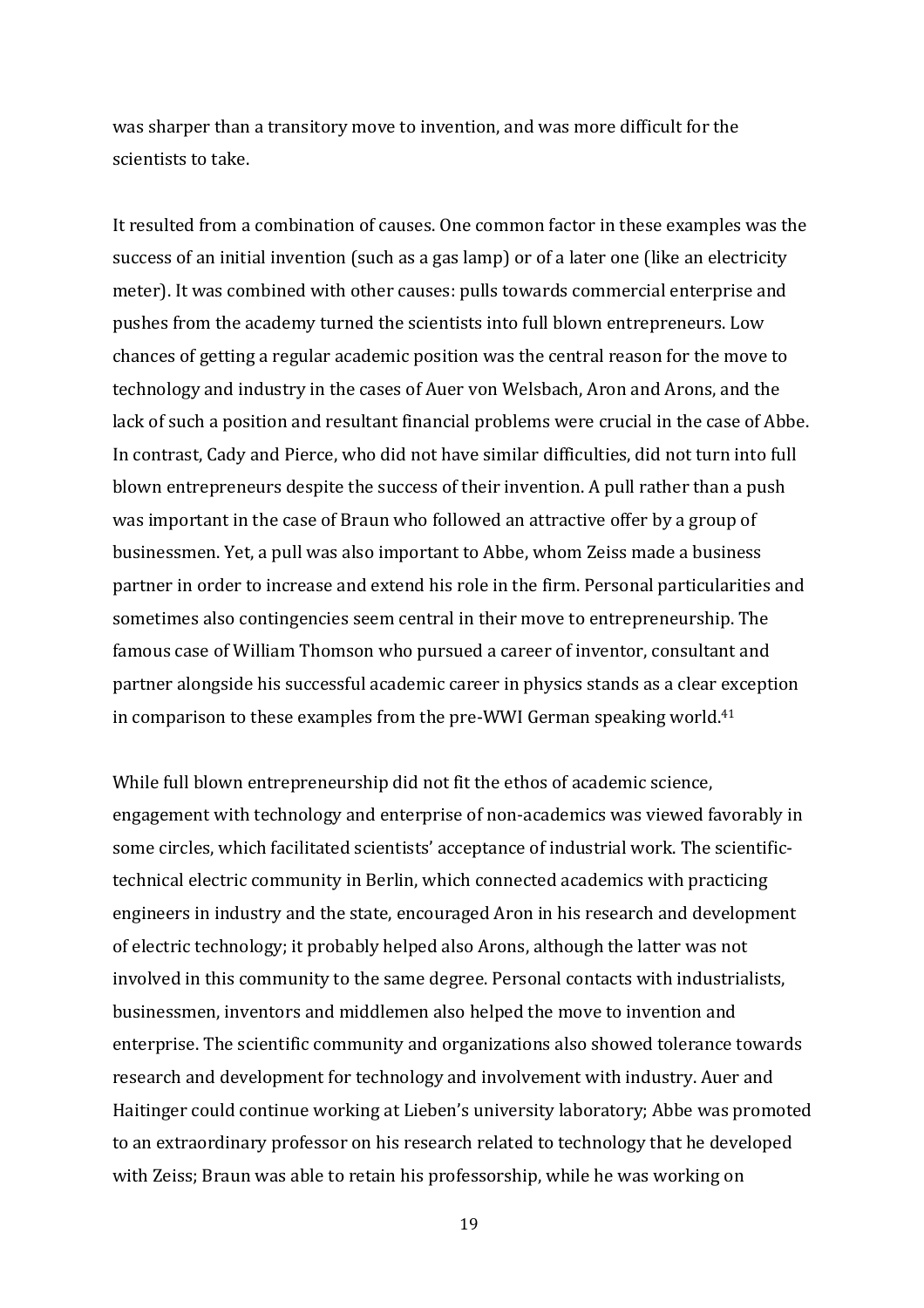commercial technology. The tolerance also had a material component; the researchers continued using university facilities while working on their own inventions. This was also the case in Britain, and seemed to be the common practice until after World War II. Judging by present-day norms, one may justify the use of such public resources in the case of non-paid researchers, like Aron and Arons who worked as a *Privatdozenten* or Auer who was an unpaid assistant, as an indirect way of payment. Yet, it seems that, unlike today, practitioners like Cady, Pierce and Braun did not find a need to justify their use of university resources.

Science was central to the technological and commercial success of the entrepreneurs discussed here. It was also central to their identity. They viewed and portrayed themselves first as scientists and only secondary as inventors and entrepreneurs. This provides one reason why they put considerable efforts to maintain connections with the scientific establishment and academia. It was also a way to bestow scientific and academic authority on their commercial products. Aron and Abbe continued teaching at institutes of higher education even when the salary they earned for those jobs was virtually negligible relative to their income from their companies. Auer carried out scientific research on which he published in the proceedings of the Vienna Academy and *Monatshefte für Chemie*. Their autobiographical comments and the biographies written by their friends often describe them as preferring basic scientific research on technology and industry. Braun 'sometimes longed to be back in his laboratory doing pure research.' Aron 'wished either to be a professor of mathematics at a small German university or – somewhere a dramaturge of Shakespearian plays.' Cady was 'not a professional inventor' only a 'physicist.' Arons similarly 'would not be happy to be introduced as the inventor of the mercury lamp' but as a physicist. This, I argue, should not be dismissed as merely self-fashioning according to the higher cultural value that science was accorded. Combined with their practice, the rhetoric reflects also their passion for science and their belief in its crucial role for technological innovation.<sup>42</sup>

# Acknowledgement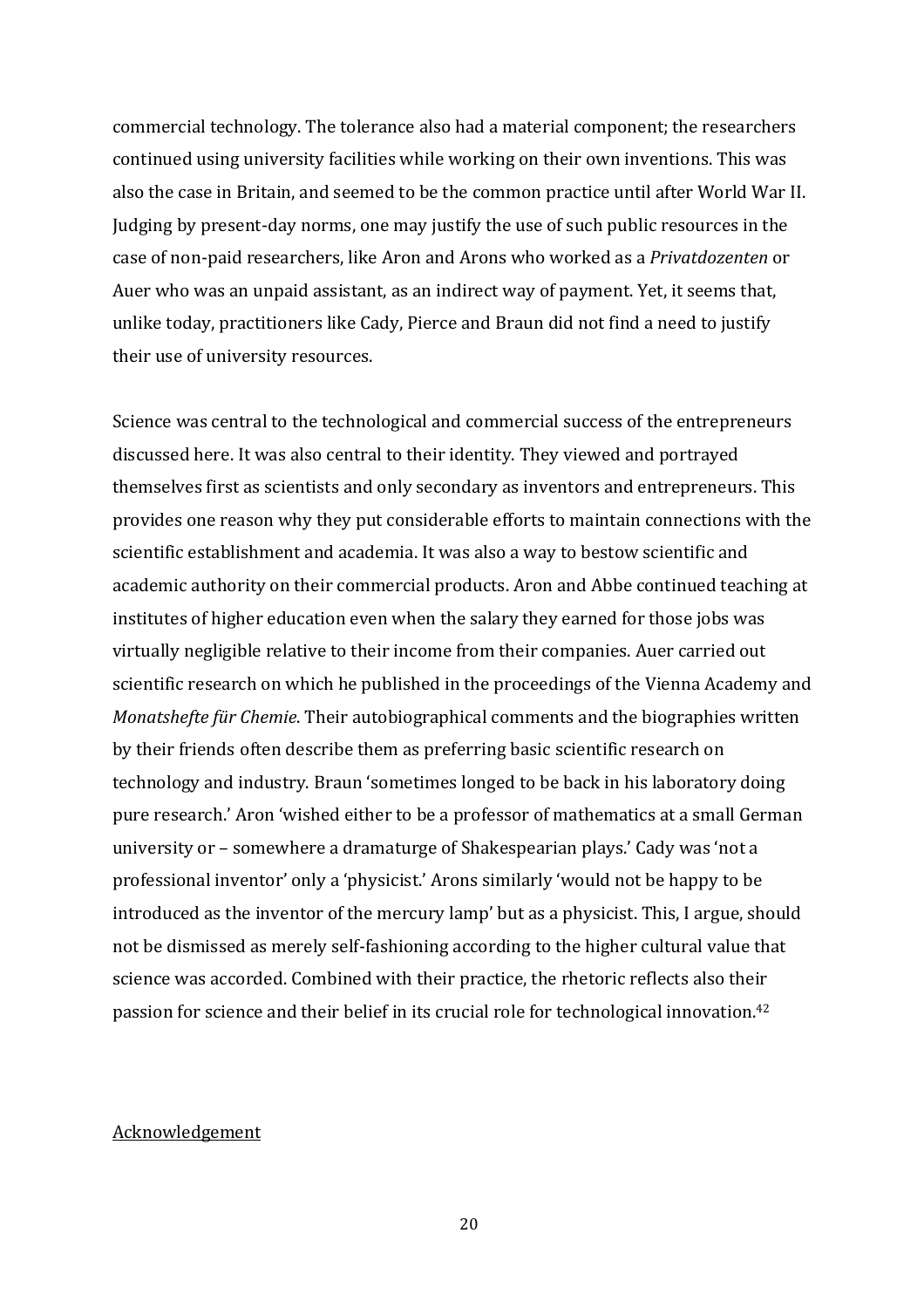I am grateful to Gabriel Galvez-Behar, Anna Guagnini and Joris Mecelis for organizing the conference on academic entrepreneurs in Ghent (March 2015) and this collection of essays, which directed my attention to the issues in this article, and for their thoughtful suggestions and comments on my work in its various stages, and to an anonymous referee. 

 $1$ Guagnini's survey of the British case and my own search of German speaking academics point at less than a dozen full blown entrepreneurs among the physicists in each country in the four decades before the First World War. I do not regard academic-inventors, like Walther Nernst, who actively looked for companies that would develop and produce their inventions, but neither established a company not went into partnership, as full-blown entrepreneurs. Kormos Barkan, *Walther Nernst and the transition to modern physical science.* 

<sup>2</sup> For example, out of the four main examples of full-blown entrepreneurship by academic scientists mentioned in Guagnini's article three fits this move from patenting (William Thomson, Silvanus Thompson and the partners Barr and Stroud. It fits less the path of Lodge, although he also used his patents. I exclude the case of Fleming Jenkin since he had begun his commercial activity before he became a university teacher). See also the cases discussed in this article.

<sup>3</sup> Etzkowitch, "Research groups as 'quasi-firms'"

<u> 1989 - Johann Stein, marwolaethau a bh</u>

<sup>4</sup>Here I discuss five cases of academic physicists and chemical physicists who became full blown entrepreneurs in the German speaking world in the decades before the First World War. There are probably few further examples (probably of less successful entrepreneurs) that I have not recognized in my survey.

 $5$  Maestrejuan, "Inventors, Firms, and the Market for Technology during the Kaiserreich, 1877–1914."

<sup>6</sup> On American entrepreneurs see Morris, "Commerce and Academe."

<sup>7</sup> In the terms used by Marcovich and Shinn for example, this was a transitory science and technology regime. Marcovich and Shinn, "Regimes of Science Production." On the different regimes of science and the distinction between science and technology at the time, see also the introduction to this collection and Mirowski, *Science-mart*, 87-92.

8Ibid., 47, 49.

<sup>9</sup> Fox and Guagnini, *Laboratories, Workshops and Sites.*

<sup>10</sup>Smith and Wise, *Energy and Empire*, 705. Inventing and patenting scientific instruments was common also among scientists who were not engaged in devices and invention beyond the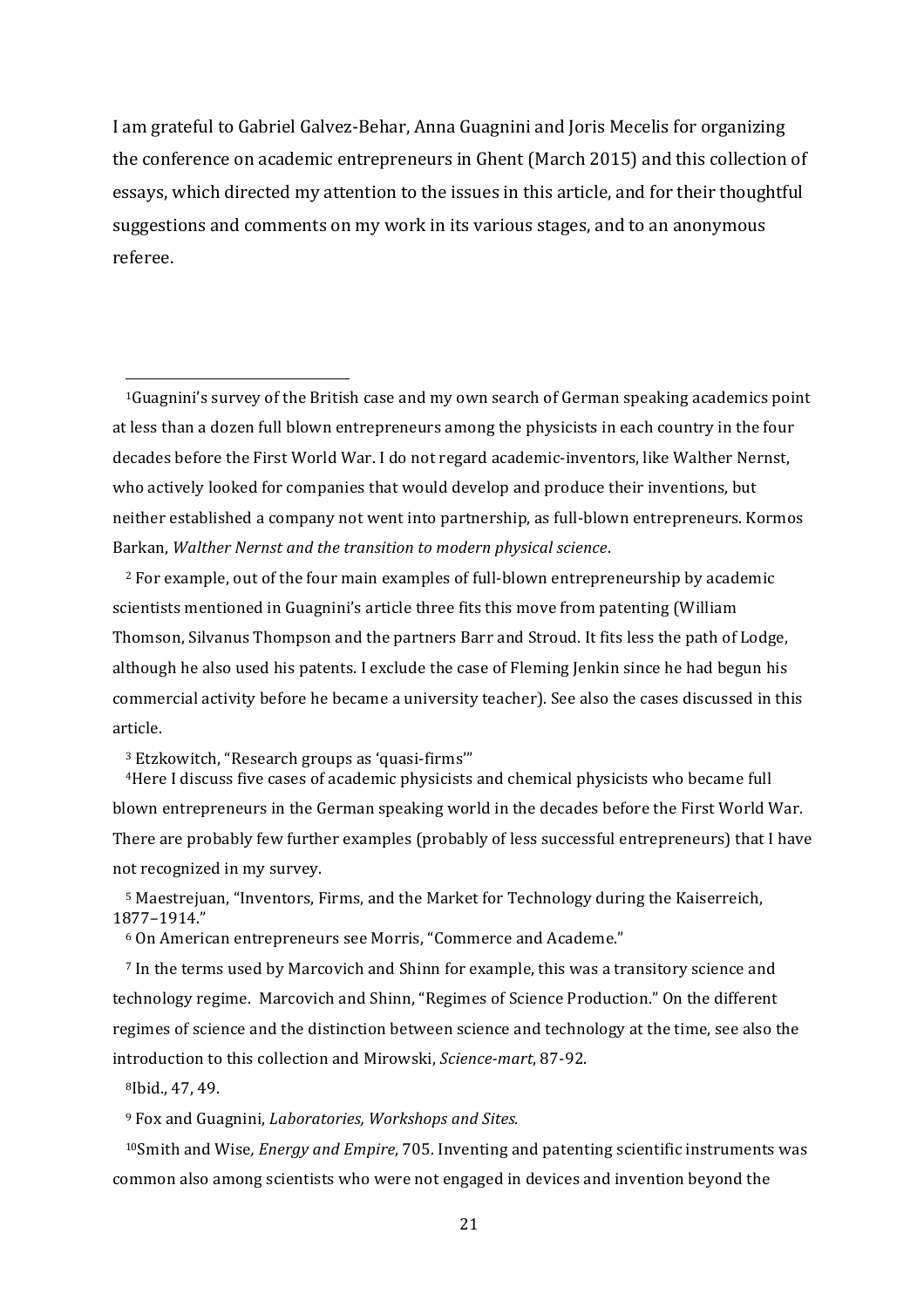laboratory like Jacques and Pierre Curie, Katzir, *Beginnings of Piezoelectricity*, 23. For the use of patents to protect a scientific method see for example Urey in a letter from 3 May 1933, cited in Heilbron and Seidel, *Lawrence and his Laboratory*, 112.

 

<sup>11</sup> Heilbron and Seidel, *Lawrence and his Laboratory*, 111 <sup>12</sup>Heilbron and Seidel, *Lawrence and his Laboratory*, 112.

<sup>13</sup>Shaul Katzir, "Scientists as occasional inventors," a talk at the *Society for the History of Technology, 50th Conference*, (Lisbon, October 2008). 

 $14$ Cady, "Saving Ancestors," 1963; Cady, "A Machine for Compounding Sine Curves,"; Cady, Wire-connector, US1093972 patent, filed 11.7.1913; McGahey, "Harnessing Nature's Timekeeper," 47–49.

 $15$ Katzir, "War and Peacetime Research on the Road to Crystal Frequency Control"; Katzir, "From Ultrasonic to Frequency Standards."

<sup>16</sup> Cady, "Problems Confronting the Independent Inventor," manuscript of a talk  $6.8.1963$ , in AIP archives, 1

 $17$  By purchasing power 50,000 USD of the late 1920s worth about 650,000\$ of 2015. It was probably about ten years of Cady's salary. McGahey, "Harnessing Nature's Timekeeper," 59. David B. Potts, *Wesleyan University, 1910–1970*, 136, 190.

 $18$  Unfortunately, the sources here, as in other cases described below, do not provide figures for revenue from patents and companies and salaries (needed for comparison). I refer to more precise data when is provided.

<sup>19</sup> Katzir, "War and Peacetime Research on the Road to Crystal Frequency Control."

 $20$ Quote from Süsskind, "Pierce, George Washington," 605; Saunders and Hunt, "George Washington Pierce."

 $21$  Arons came from a wealthy banking family and could easily support himself with his own capital. 

<sup>22</sup>Wolff, "Die Quecksilberdampflampe von Leo Arons". Arons, "Ueber einen Quecksilberlichtbogen"; Wolff, "Leo Arons - Physiker und Sozialist.".

 $23$  That Aron was a Jew reduced his chances to get a position and might have motivated him to pursue a career in technology. Katzir, "Aron's Electricity Meters," 476, 479. Katzir, "From Academic Physics to Invention and Industry," 13. This was probably not the case with Arons, whose political activity as a social democrat stood as a center of a public controversy.

 $^{24}$ Unlike Pierce, who had a secured academic position, Aron could not stop publishing. Yet, the work on technology drifted him away from his expertise in theoretical physics.

<sup>25</sup>Katzir, "Hermann Aron's Electricity Meters"; Katzir, "Scientific Practice for Technology"; Katzir, "From Academic Physics to Invention and Industry."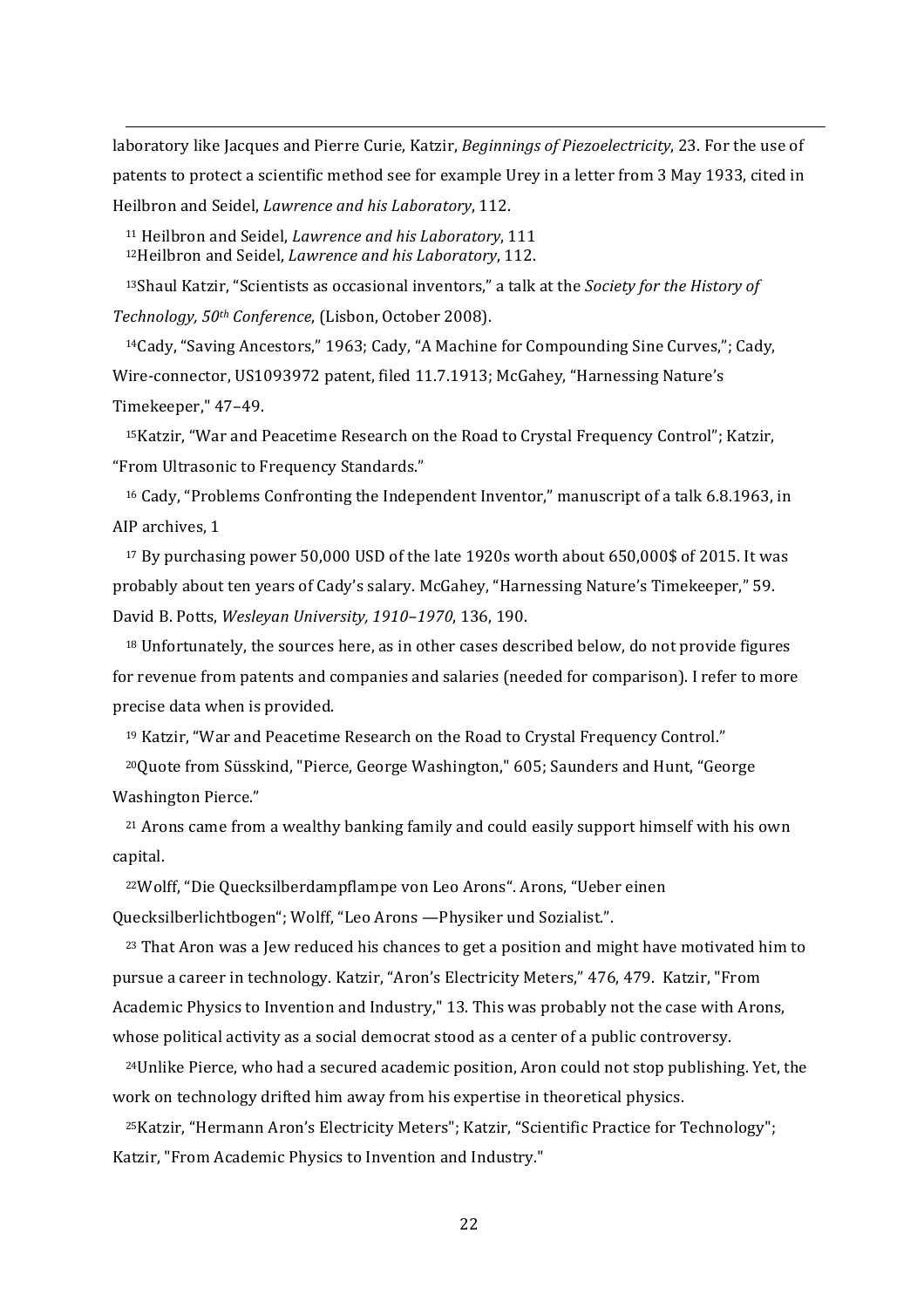<sup>26</sup>D'Ans, "Carl Freiherr Auer von Welsbach," A59-92; Müller, "Carl Auer von Welsbach."

 $27$  The two elements: ytterbium and lutetium, were separated and identified independently by Georges Urbain and Charles James. Adunka, "Carl Auer von Welsbach" 24-26; id. " Carl Auer von Welsbach und die Geschichte der von ihm gegründeten Fabrik in Atzgersdor."

 

 $^{28}$  Braun began getting substantial amount after the establishment of Telekom in 1903, which promised him 1/4% of the company's capital annually. In 1913 (which might have been the last year in which he received money from the company) he received 34,000 RM from the company, while his university salary was of 9,000 plus 1,500 RM "supplement", Hars, *Ferdinand Braun*, 117, 167-9, 214-5. 

<sup>29</sup>Kurylo and Susskind, *Ferdinand Braun*; Hars, *Ferdinand Braun*, 130-181.

30 Feffer, "Ernst Abbe, Carl Zeiss, and the Transformation of Microscopical Optic," 38.

<sup>31</sup> Maestrejuan, "Inventors, Firms, and the Market for Technology during the Kaiserreich,

1877-1914," 20. Abbe could still patent his inventions in other states.

<sup>32</sup> Shinn *Research-Technology and Cultural Change*, 1–40.

33 Feffer, "Microscopes to Munitions," 113.

<sup>34</sup> Feffer, "Microscopes to Munitions".

35 Cahan, "The Zeiss Werke and the Ultramicroscope."

36 'Science based industry' means here an industry whose techniques depend among others on scientific empirical and technological findings made before the development of the particular methods. This does neither deny a contribution (usually crucial) of traditional techniques and technological research and development nor a flow of knowledge from technology into science.

<sup>37</sup>Microscopes manufacturing was clearly a field based on artisan techniques. Feffer, "Microscopes to Munitions."Arguably, gas lighting was based on scientific knowledge in its early stages, but that was no longer the case in Auer's time.

38 Hong, Wireless: From Marconi's Black Box to the Audion.

 $39$  The role of instrument as mediators between science and technology has been pointed out among others in Hong, "Historiographical Layers in the Relationship between Science and Technology."

<sup>40</sup> Shinn, *Research-Technology and Cultural Change*.

<sup>41</sup> As seen in Guagnini's contribution to this volume, Thomson's unique combination of science and entrepreneurship stands out also in the British context, with a closer case of William Stroud, but the latter eventually left the university for his business. The unique place of Thomson makes the attempts to generalize from his case (like that of Marcovich and Shinn) quite problematic.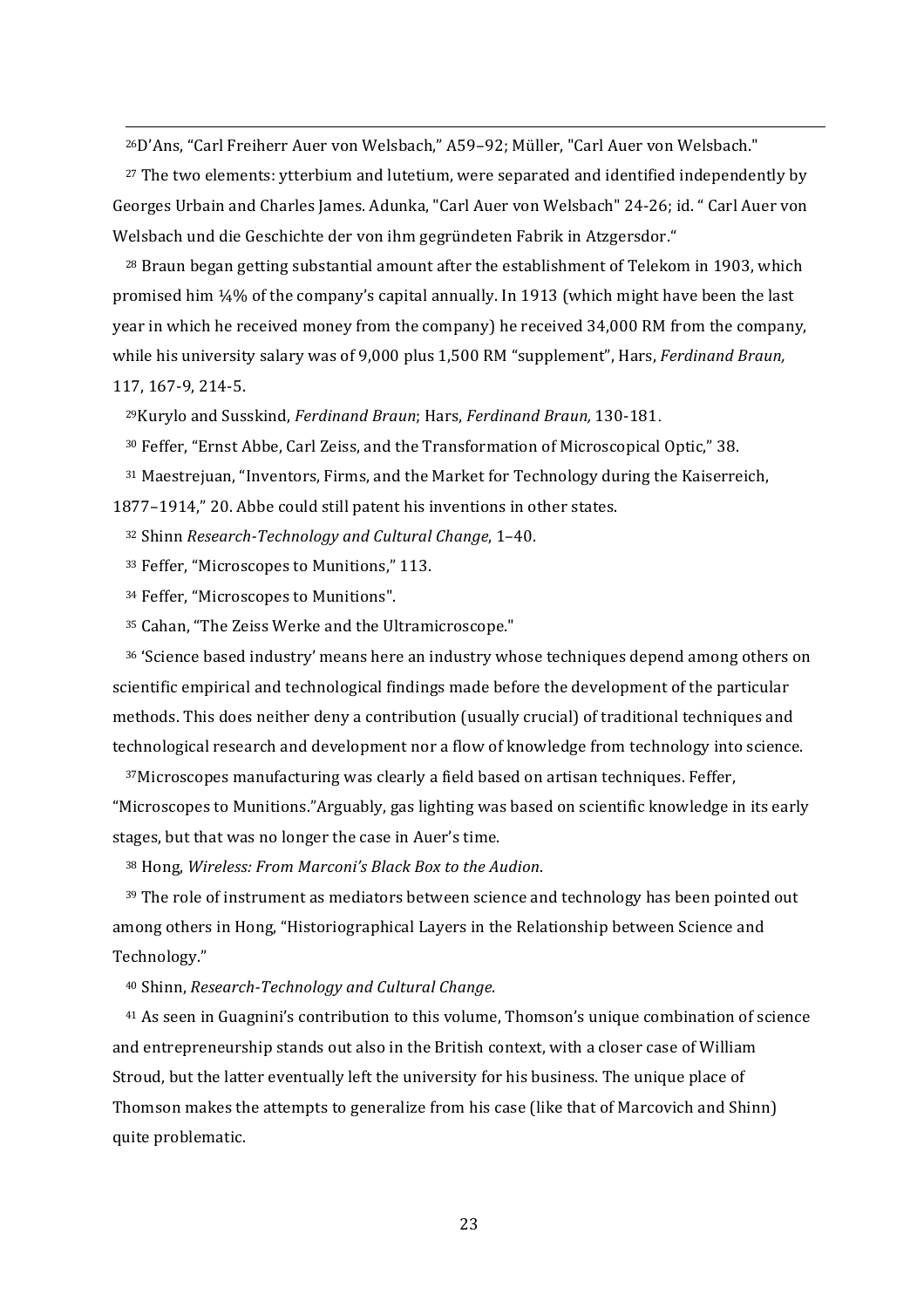<sup>42</sup>Jonathan Zenneck quoted in Kurlyo and Susskind, *Ferdinand* Braun, 127; Goldstein (on Aron) "Aus vergangenen Tagen der Berliner Physikalischen Gesellschaft," 41. Cady's letter to president of the Academy of Applied Science Robert H. Rines, 25.10.1963 (Cady papers in Archive Center, National Mueum of American History), Arons' letter to Ludwig Darmstaedter. 29.11.1910, quoted in Wolf, "Aronslampe," 346.

 

#### **References**

Adunka, Roland. " Carl Auer von Welsbach: Das Lebenswerk eines österreichischen Genies," *Plus lucis* (2000): 24-26. 

Adunka, Roland. " Carl Auer von Welsbach und die Geschichte der von ihm gegründeten Fabrik in Atzgersdor" http://www.i-l-

g.at/fileadmin/ILG/symposium/2007/Adunka\_Welsbach.pdf (accessed 13.6.16)

Arons, Leo. "Ueber einen Quecksilberlichtbogen, " *Annalen der Physik*, 47 (1892): 767-771.

Cady, Walter G. "A Machine for Compounding Sine Curves." *Science* 23, no. 597 (1906): 877– 81.

Cady, Walter G. "Problems confronting the independent inventor," a manuscript of a talk 6.8.1963, in AIP archives.

Cady, Walter G. "Saving Ancestors," 1963 [Unpublished Autobiography].

Cady, Walter G. Wire-connector, US1093972 patent, filed 11.7.1913, and issued April 21, 1914.

Cahan, David. "The Zeiss Werke and the Ultramicroscope: The Creation of a Scientific Instrument in Context." In *Scientific credibility and technical standards*, edited by Jed Z. Buchwald, 67-117. Dordrecht: Kluwer Academic, 1996

D'Ans, J. "Carl Freiherr Auer von Welsbach," Berichte der deutschenchemischen Gesellschaft 64, no. 5 (1931): A59-92.

Etzkowitz, Henry, "Research Groups as 'quasi-Firms': The Invention of the Entrepreneurial University," *Research Policy*, 32 (2003), 109–21.

Feffer, Stuart M. "Ernst Abbe, Carl Zeiss, and the Transformation of Microscopical Optics." In Scientific credibility and Technical Standards in 19th and Early 20th Century Germany and *Britain*, edited by Jed Z. Buchwald, 23-66. Dordrecht: Kluwer Academic, 1996.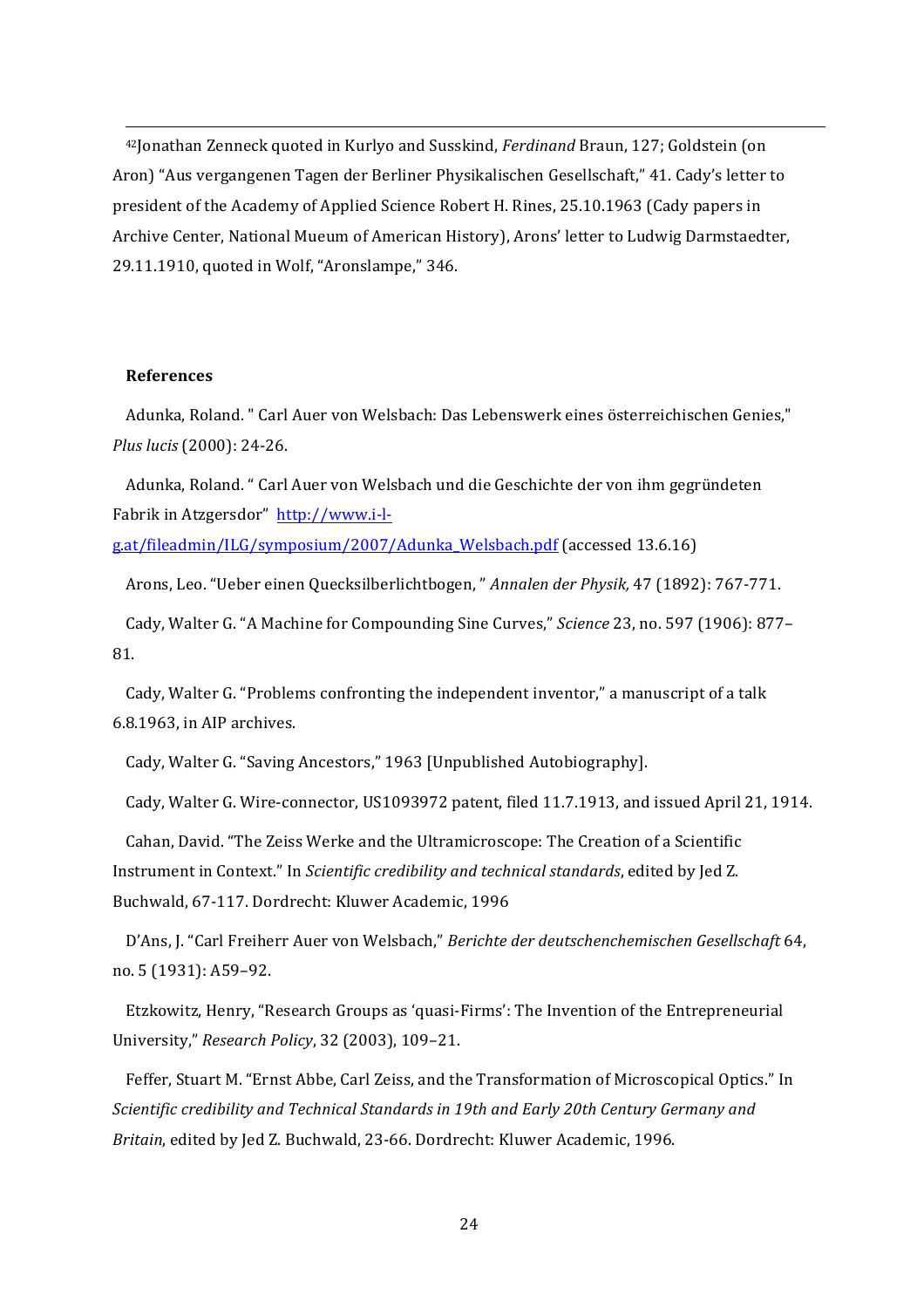Feffer, Stuart M. "Microscopes to Munitions: Ernst Abbe, Carl Zeiss, and the Transformation of Technical Optics, 1850-1914" (PhD diss., University of California, Berkeley, 1994).

 

Fox, Robert and Anna Guagnini. *Workshops, & Sites: Concepts & Practices of Research in Industrial Europe, 1800-1914* (Berkley: Office of the History of Science and Technology, University of California Press, 1999).

Goldstein, Eugen. "Aus vergangenen Tagen der Berliner Physikalischen Gesellschaft," *Naturwissenschaften* 13 (1925): 39-45.

Hars, Florian. *Ferdinand Braun (1850-1918): ein Wilhelminischer Physiker* . Berlin: Verlag für Geschichte der Naturwissenschaften und der Technik, 1999.

Heilbron, J. L., and Robert W. Seidel. *Lawrence and His Laboratory: A History of the Lawrence Berkeley Laboratory*. Berkeley: University of California Press, 1989.

Hong, Sungook. Wireless: From Marconi's Black Box to the Audion.Cambridge MA: MIT Press, 2001.

Hong, Sungook. "Historiographical Lavers in the Relationship between Science and Technology," *History and Technology* 15, (1999): 289-311.

Katzir, Shaul. "From Academic Physics to Invention and Industry: The Course of Hermann Aron's (1845-1913) Career,",*Preprint, Max Planck Institute for the History of Science*, 370 (2009).

Katzir, Shaul. "From Ultrasonic to Frequency Standards: Walter Cady's Discovery of the Sharp Resonance of Crystals," Archive for History of Exact Sciences 62 (2008): 469-87.

Katzir, Shaul. "Hermann Aron's Electricity Meters: Physics and Invention in Late Nineteenth-Century Germany," *Historical Studies in the Natural Sciences* 39 (2009): 444-81.

Katzir, Shaul. "Scientific Practice for Technology: Hermann Aron's Development of the Storage Battery," *History of Science*, 51 (2013): 481-500.

Katzir, Shaul. The Beginnings of Piezoelectricity: A Study in Mundane Physics. Boston Studies in the Philosophy of Science.Dordrecht: Springer, 2006).

Katzir, Shaul. "War and Peacetime Research on the Road to Crystal Frequency Control," *Technology and Culture* 51 (2010): 99–125.

Kormos Barkan, Diana. *Walther Nernst and the Transition to Modern Physical Science*. Cambridge: Cambridge University Press, 1999.

Kurylo, Friedrich and Charles Susskind. *Ferdinand Braun, A Life of the Nobel Prize Winner and Inventor of the Cathode-ray Oscilloscope*. Cambridge Mass.: MIT Press, 1981.